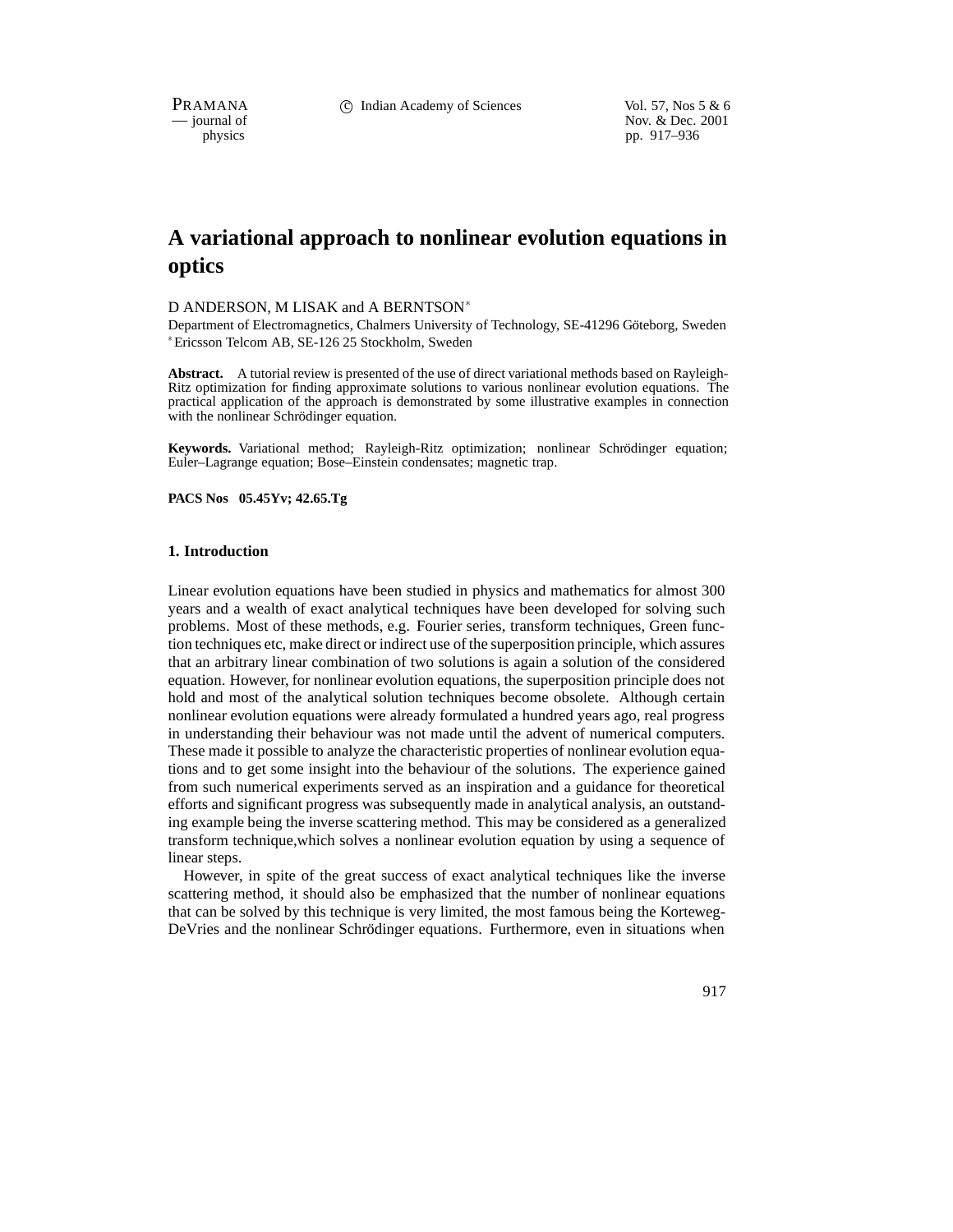the method can be applied, the explicit information that can be obtained from the solution is often rather limited. This situation has prompted an effort to complement the exact analytical solution methods by approximate methods, which sacrifice exactness in order to obtain explicit results and a clear physical picture of the properties of the solution. One such method, which has been found very useful in many investigations in nonlinear optics is a direct variational method based on trial functions and Rayleigh-Ritz optimization. In the present paper we will review the main features of this approach and give some illustrative examples of its application in connection with the nonlinear Schrödinger equation and generalizations of this equation. Many works in nonlinear optics have made efficient and creative use of the variational approach to solve more or less complicated problems. No attempt towards a comprehensive list of references is made in the present work. The applications chosen here to illustrate different aspects of the approach are egocentrically chosen from our previous work.

# **2. Variational reformulation of nonlinear evolution equations**

Consider a nonlinear evolution equation written in the symbolic form

$$
\frac{\partial \psi}{\partial t} = P[\psi] \tag{1}
$$

where  $P[\psi]$  denotes a nonlinear evolution operator. In many situations eq. (1) can be considered as the Euler-Lagrange variational equation corresponding to a Lagrangian  $L = L(\psi, \frac{\partial \psi}{\partial t}, \nabla \psi, \ldots)$ . This implies that eq. (1) is equivalent to the variational problem

$$
\delta \int \int L dt dr = \int \int \frac{\delta L}{\delta \psi} \delta \psi dt dr = 0 \Leftrightarrow \frac{\delta L}{\delta \psi} = 0 \Leftrightarrow \frac{\partial \psi}{\partial t} - P[\psi] = 0 \tag{2}
$$

Thus, the function which makes the variational functional stationary is also a solution of the corresponding nonlinear evolution equation. Obviously we have just reformulated the original problem and no real progress towards a solution has been made. However, the variational reformulation is a very convenient starting point for finding approximate solutions. In particular, in the Rayleigh-Ritz procedure, an intelligent guess is made for the evolution of  $\psi(t, \mathbf{r})$  in the sense that the form of  $\psi$  as a function of **r** is modeled in terms of certain parameter functions,  $p_i$  which characterize crucial features of the solution e.g. amplitude, spatial width of solution, phase variations etc. The parameters of this trial or ansatz function are allowed to be functions of time i.e.  $p_j = p_j(t)$ . In fact, the function  $\psi$  is written as  $\psi_T = F((\mathbf{r}), p_1(t), p_2(t), ...)$  where the dependence on **r** and the  $p_j$  are prescribed. Inserting the trial function into the variational integral, the space integration can be performed and a reduced variational problem for the parameter functions,  $p_i(t)$  is obtained:

$$
\delta \int \int L dt d\mathbf{r} = \delta \int \int L(\psi_T) d\mathbf{r} dt \equiv \delta \int \langle L \rangle dt
$$
\n(3)

where the reduced Lagrangian,  $\langle L \rangle$ , depends only on the parameter functions i.e.  $\langle L \rangle = \langle L \rangle (p_i, dp_j/dt)$ . The Euler–Lagrange equations of the reduced variational problem become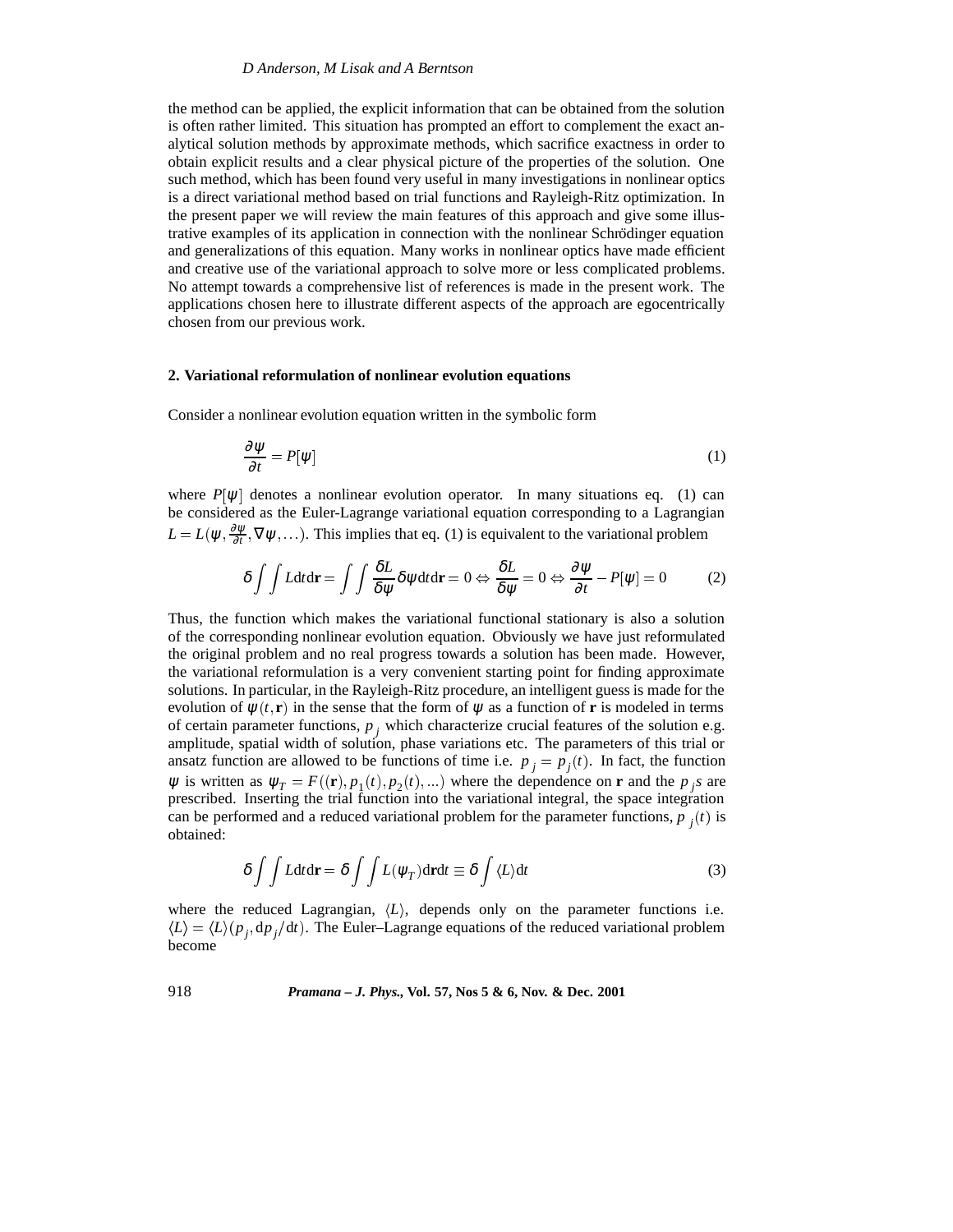*Nonlinear evolution equations in optics*

$$
\frac{\delta \langle L \rangle}{\delta p_j} \equiv \frac{\partial \langle L \rangle}{\partial p_j} - \frac{\mathrm{d}}{\mathrm{d}t} \frac{\partial \langle L \rangle}{\partial (\frac{\mathrm{d}p_j}{\mathrm{d}t})} = 0, \quad j = 1, 2, \dots \tag{4}
$$

This set of equations, being a set of ordinary differential equations, provides a simplified description of the solution.

An extension of this formulation is needed in situations where a Lagrangian corresponding to the original equation cannot be found or does not exist. In such cases we can assume that eq. (1) can be written as

$$
\frac{\partial \psi}{\partial t} = P[\psi] + R[\psi],\tag{5}
$$

where the first operator on the RHS,  $P[\psi]$ , can be obtained from a Lagrangian, *L*, but the second,  $R[\psi]$ , cannot. However, using eq. (2) backwards it is seen that the result of the first variation can be written

$$
\int \int \frac{\delta L}{\delta \psi} \delta \psi \mathrm{d}t \mathrm{d}\mathbf{r} = \int \int \left( \frac{\partial \psi}{\partial \mathbf{t}} - \mathbf{P}[\psi] - \mathbf{R}[\psi] \right) \delta \psi \mathrm{d}\mathbf{t} \mathrm{d}\mathbf{r} = \mathbf{0}.
$$
 (6)

In the direct variational procedure, the general variation,  $\delta \psi$ , is replaced by a reduced variation,  $\delta p_i$  with respect to the parameter functions,  $p_i(t)$ , and the condition on the vanishing of the first variation becomes

$$
\int \left[ \int \left( \frac{\partial \psi_T}{\partial t} - P[\psi_T] - R[\psi_T] \right) \frac{\partial \psi_T}{\partial p_j} d\mathbf{r} \right] \delta p_j dt = 0 \tag{7}
$$

i.e. the generalization of eq. (4) becomes

$$
\frac{\delta \langle L \rangle}{\delta p_j} = \int R[\psi_T] \frac{\partial \psi_T}{\partial p_j} \text{d} \mathbf{r}.
$$
\n(8)

#### **3. A variational reformulation of the NLS equation**

The nonlinear Schrödinger equation has played a very important role in many applications in nonlinear optics. In its fundamental form it can be written

$$
i\frac{\partial \psi}{\partial t} = \alpha \nabla^2 \psi + \kappa |\psi|^2 \psi \tag{9}
$$

where the evolution of  $\psi$  is determined as an interplay between linear dispersion/diffraction (the term proportional to  $\alpha$ ) and nonlinear self phase modulation (the term proportional to κ). This equation can in principle be solved analytically in one dimension for arbitrary initial conditions using the inverse scattering technique, but the physical situations for which explicit solutions can be found are rather few, famous exceptions being the soliton solutions.

In particular, the NLS equation in two or three dimensions as well as most modifications of the fundamental one dimensional form are not solvable by the inverse scattering technique, e.g. equations of the form

*Pramana – J. Phys.,* **Vol. 57, Nos 5 & 6, Nov. & Dec. 2001** 919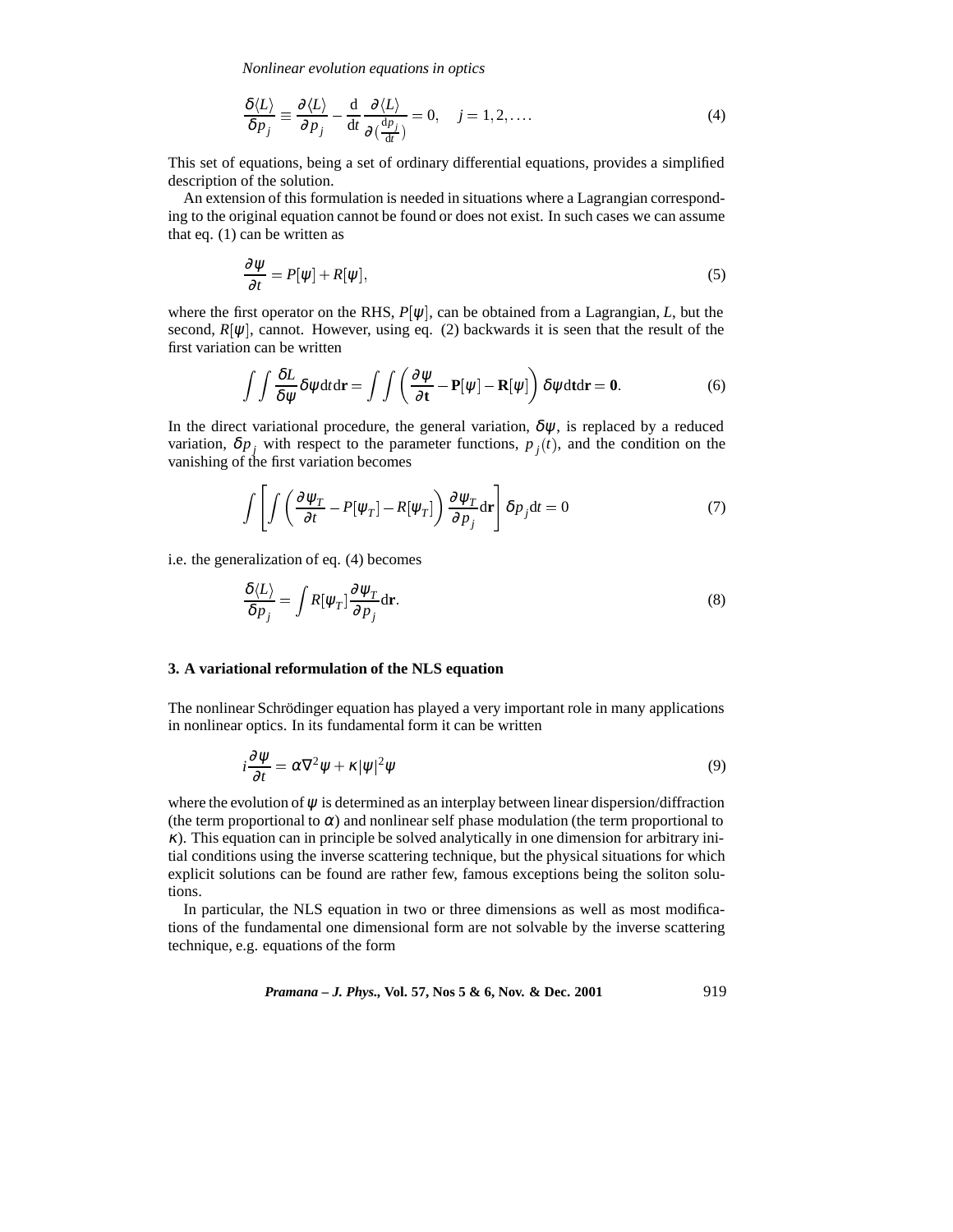$$
i\frac{\partial \psi}{\partial t} = \alpha \nabla^2 \psi + \kappa |\psi|^2 \psi + R[\psi], \qquad (10)
$$

where  $R[\psi]$  describes additional physical effects like damping, higher order diffraction/dispersion, nonlinear saturation effects, nonlinear self steepening, intra pulse Raman scattering.

The Lagrangian corresponding to the NLS equation proper is given by, [1]

$$
L_0 = i\frac{1}{2} \left( \psi \frac{\partial \psi^*}{\partial t} - \psi^* \frac{\partial \psi}{\partial t} \right) - \alpha |\nabla \psi|^2 + \frac{\kappa}{2} |\psi|^4. \tag{11}
$$

Parts or whole of the additional operator  $R[\psi]$  may be included in the Lagrangian proper, but for those parts for which a Lagrangian cannot be found, the reduced variational equations can still be formulated as indicated above.

## **4. Stationary two dimensional soliton-like solutions of the NLS equation**

Consider the two dimensional radially symmetric NLS equation in a focusing nonlinear Kerr medium, which in its normalized form can be taken as, [2]

$$
i\frac{\partial \psi}{\partial t} = \frac{1}{r}\frac{\partial}{\partial r}\left(r\frac{\partial \psi}{\partial r}\right) + |\psi|^2 \psi.
$$
 (12)

The one-dimensional analogue of eq. (12) can be solved exactly for arbitrary initial conditions and in particular to give the lowest order stationary sech-shaped soliton solutions. However, no exact analytical solutions of eq. (12) can be found, not even for the stationary case, and resort must be taken to numerical or approximate analytical methods. Stationary solutions can be sought in the form  $\psi(r,t) = \rho(r) \exp(-i\delta t)$ , which when inserted into eq. (11) yields the following nonlinear ordinary eigenvalue problem

$$
\frac{1}{r}\frac{d}{dr}\left(r\frac{d\rho}{dr}\right) - \delta\rho + \rho^3 = 0\tag{13}
$$

where  $\delta$  plays the role of eigenvalue. The one dimensional analogue of this equation admits the classical soliton solutions and for the two dimensional case we will also consider single humped bright soliton-like solutions, which satisfy the initial and boundary conditions  $\rho(0) = A$ ,  $d\rho(0)/dr = 0$ ,  $\rho(r)$  and  $d\rho/dr(r) \rightarrow 0$  as  $r \rightarrow \infty$ .

The Lagrangian, L, corresponding to the eigenvalue problem can be obtained from the full Lagrangian given previously or directly from the eigenvalue equation and is given by

$$
L = \frac{1}{2} \left( \frac{d\rho}{dr} \right)^2 - \frac{1}{4} \rho^4 + \frac{\delta}{2} \rho^2.
$$
 (14)

Inspired by the one-dimensional solution, a suitable trial function should be  $\rho_T(r)$  = Asech  $(r/a)$ , which gives rise to the following reduced Lagrangian

$$
\langle L \rangle \equiv \int_0^\infty L(\rho_T) r dr = \frac{\alpha}{2} A^2 + \frac{\beta}{2} \delta a^2 A^2 - \frac{\gamma}{4} a^2 A^4,\tag{15}
$$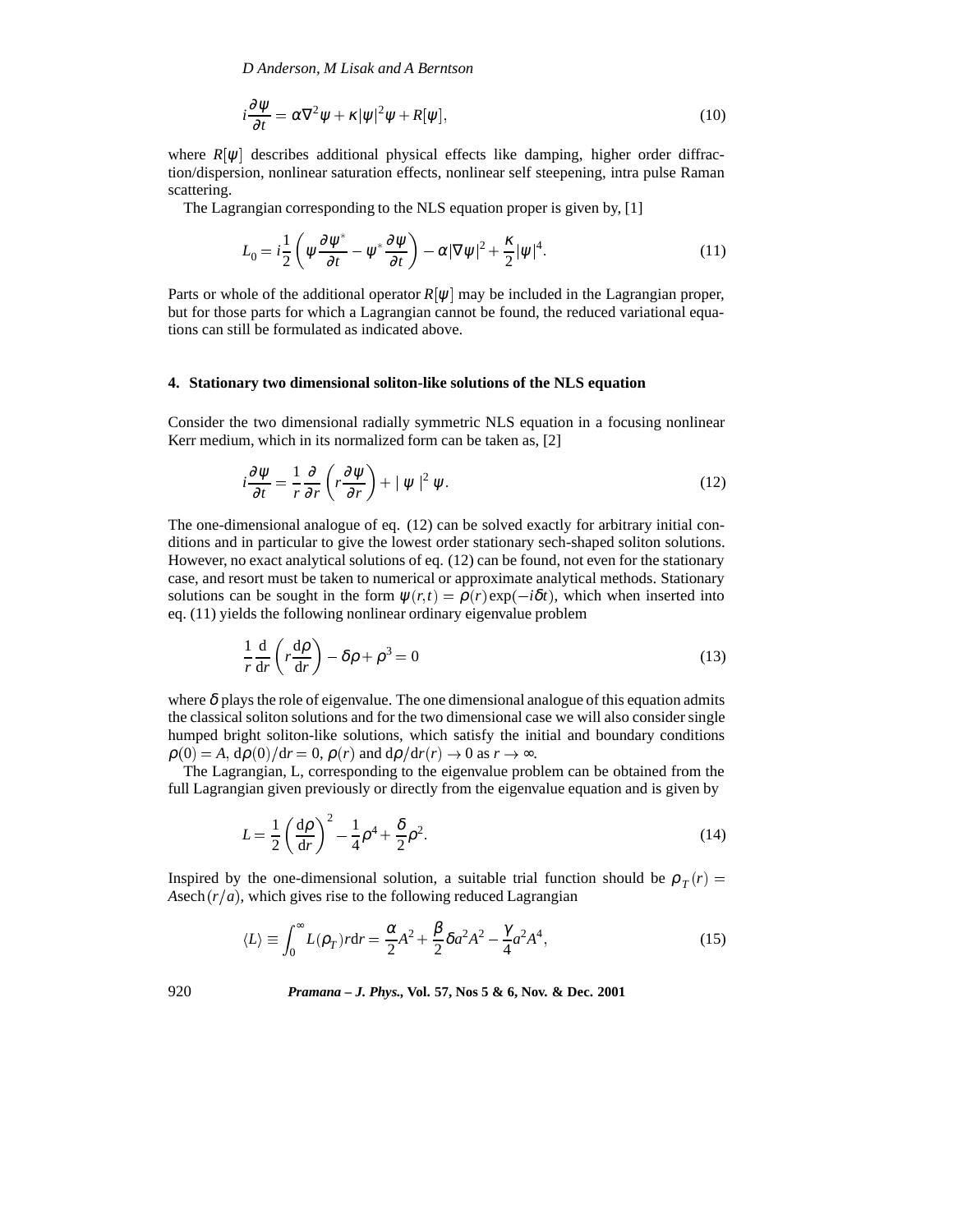

**Figure 1.** Comparison between the variational approximation and the numerical solution for the lowest order eigen function.

where the coefficients  $\alpha, \beta$  and  $\gamma$  are given by  $\alpha = 1/6 + (1/3)(\ln 2), \beta = \ln 2$ ,  $\gamma = (2/3) \ln 2 - 1/6.$ 

The variational equations with respect to *A* and *a* determine the eigenvalue,  $\delta$ , and the width, *a*, in terms of the amplitude *A* as follows

$$
\delta = \frac{\gamma}{2\beta} A^2 \approx 0.21 A^2 \qquad aA = \sqrt{\frac{2\alpha}{\gamma}} \approx 1.65, \tag{16}
$$

in very good agreement with the numerically obtained solution ( $\delta_{\text{numerical}} \approx 0.21 \text{A}^2$ ) and figure 1.

## **5. Stationary vortex solutions of the NLS equation**

In a number of applications in nonlinear optics, vortex solutions to the two dimensional NLS equation play an important role. Stationary vortex solutions of eq. (10) are of the form  $\psi(t, r, \theta) = \rho(r) \exp(\pm im\theta - i\delta t)$ , where *m* denotes the mode number of the vortex. The corresponding equation for  $\rho(r)$  then becomes, [3]

$$
\frac{1}{r}\frac{d}{dr}\left(r\frac{d\rho}{dr}\right) - \frac{m^2}{r^2}\rho - \delta\rho + \rho^3 = 0\tag{17}
$$

where  $\rho \rightarrow A$  as  $r \rightarrow \infty$  and  $\rho \rightarrow 0$  as  $r \rightarrow 0$ . However, the boundary condition at infinity directly determines the eigenvalue to be  $\delta = A^2$ . We can use this fact to normalize eq. (17)

*Pramana – J. Phys.,* **Vol. 57, Nos 5 & 6, Nov. & Dec. 2001** 921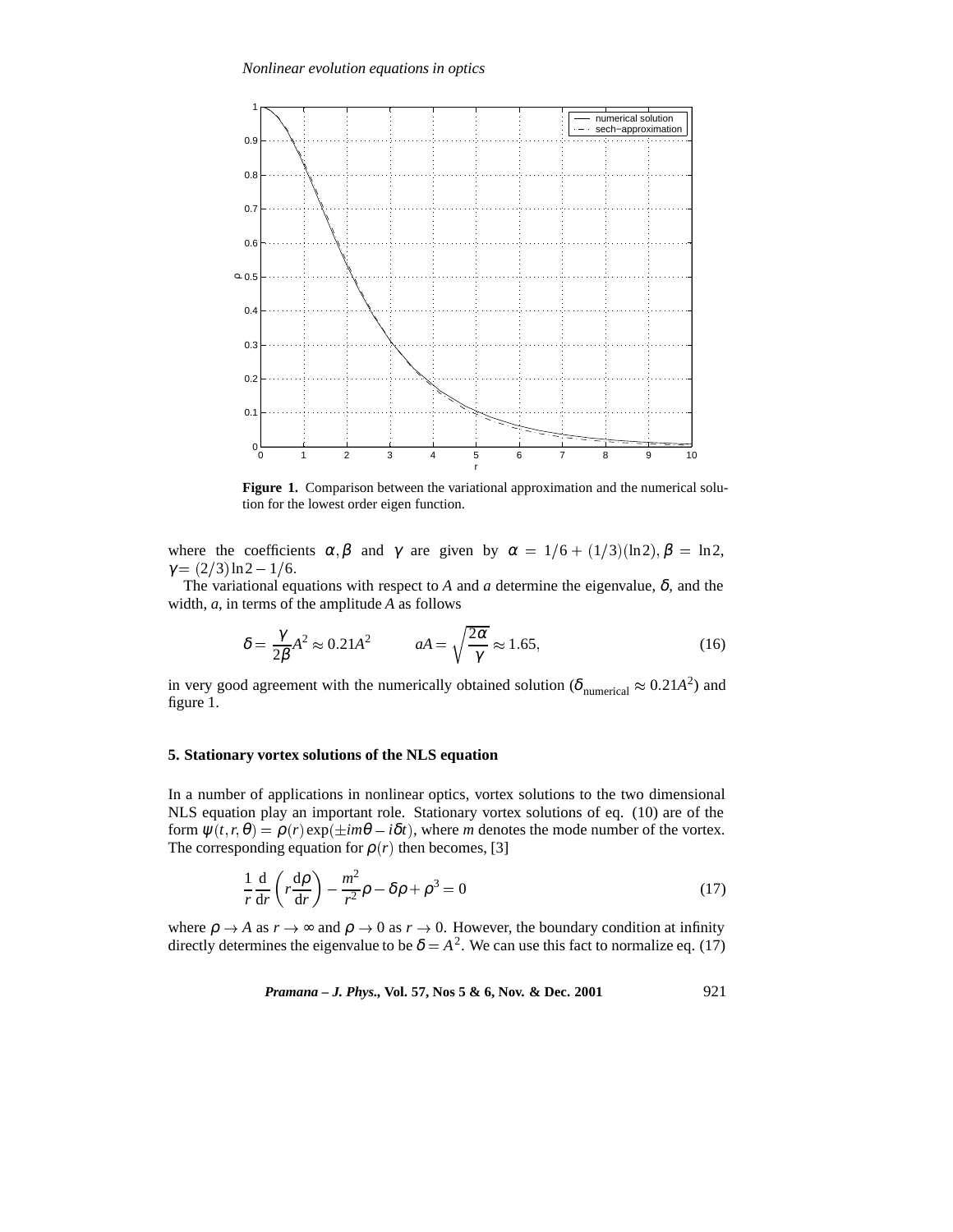by introducing  $\rho/A \to \rho$ ,  $rA \to r$ , which is equivalent to setting  $A = 1$  in eq. (17). The Lagrangian corresponding to the stationary vortex equation can then conveniently be taken as

$$
L = \frac{1}{2} \left( \frac{d\rho}{dr} \right)^2 + \frac{m^2}{2r^2} \rho^2 - \frac{1}{4} (\rho^2 - 1)^2.
$$
 (18)

As regards a proper choice of trial function, we note that the solution of the vortex equation clearly has the asymptotic dependence  $\rho \sim r^m$  as  $\rho \to 0$ . A suitable trial function satisfying the asymptotic requirements as  $r \to 0$  and  $r \to \infty$  is  $\rho = \tanh^{m}(ar)$ . However, when we insert this expression into the Lagrangian, the corresponding integral from zero to infinity is divergent. This problem can easily be circumvented by defining

$$
\langle L_R \rangle = \int_0^R L(\rho_T) r \, dr. \tag{19}
$$

For simplicity taking  $m = 1$  we obtain

$$
\langle L_R \rangle = \frac{1}{2} \int_0^{aR} x \operatorname{sech}^4 x \, dx + \frac{1}{2} \int_0^{aR} \frac{1}{x} \tanh^2 x \, dx + \frac{1}{4} a^2 \int_0^{aR} x \operatorname{sech}^4 x \, dx. \tag{20}
$$

The variation of  $\langle L_R \rangle$  with respect to the free parameter *a* yields

$$
\frac{\partial \langle L_R \rangle}{\partial a} = aR^2 \operatorname{sech}^4(aR) + \frac{1}{a} \tanh^2(aR) - \frac{1}{a^3} \int_0^{aR} x \operatorname{sech}^4 x dx + \frac{R^2}{2a} \operatorname{sech}^4(aR).
$$
\n(21)

The proper reduced variational equation for *L* is then taken as

$$
\frac{\partial \langle L \rangle}{\partial a} \equiv \lim_{R \to \infty} \frac{\partial \langle L_R \rangle}{\partial a} = 0. \tag{22}
$$

All terms in eq. (22) have finite limits as  $R \rightarrow \infty$  and we obtain the simple result

$$
a = \left(\int_0^\infty x \mathrm{sech}^4 x \mathrm{d}x\right)^{1/2} \simeq 0.543. \tag{23}
$$

A comparison between the numerically obtained solution and the variational approximation is shown in figure 2. The agreement is seen to be very good.

# **6. Stationary solutions of the NLS equation in graded index optical fibres and Bose-Einstein condensates**

Optical beam propagation in a graded index fibre can be described by the following generic equation, [4]

$$
i\frac{\partial \psi}{\partial z} = \nabla_{\perp}^2 \psi + V_{\text{ext}} \psi + U |\psi|^2 \psi,
$$
\n(24)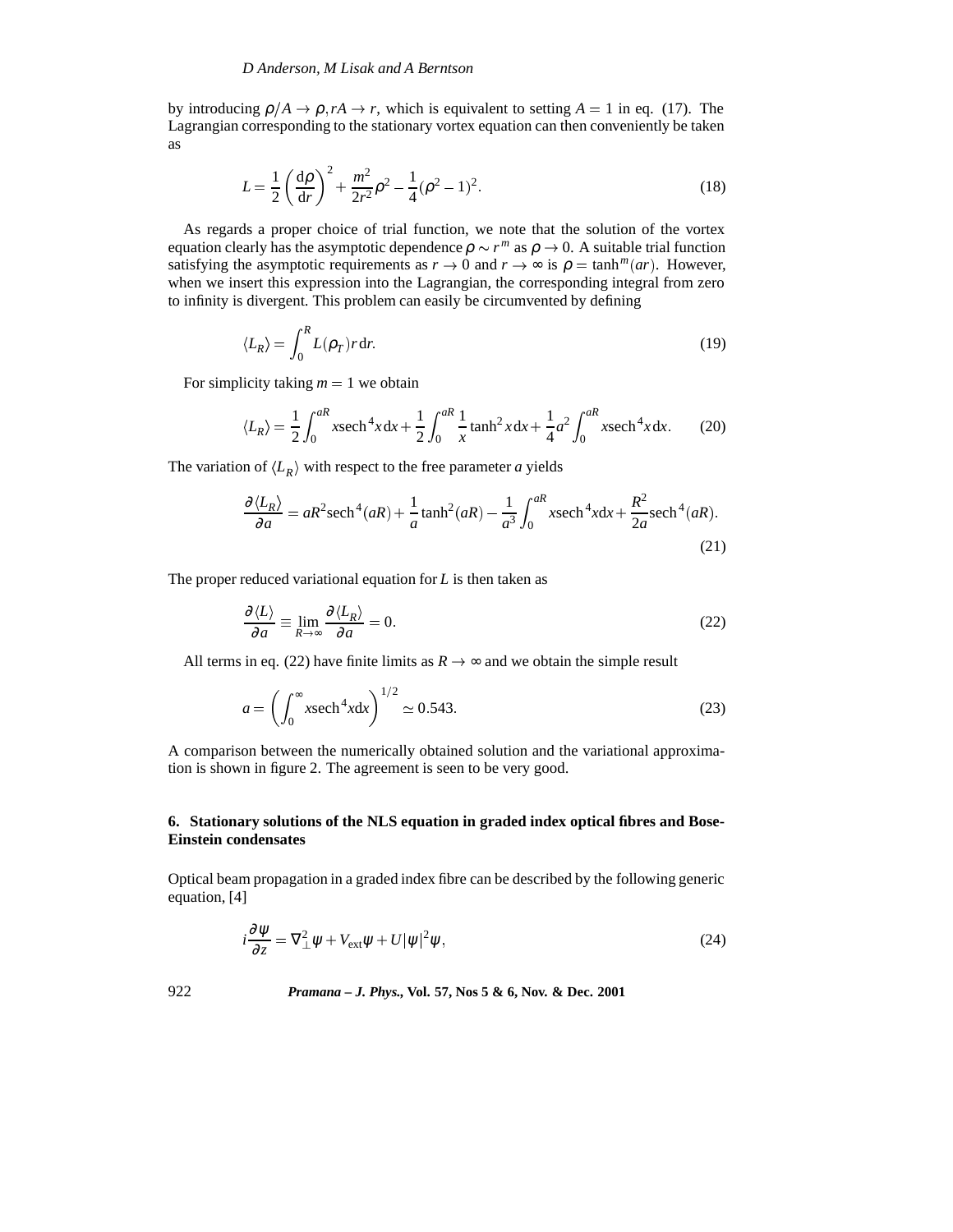

**Figure 2.** Comparison between the variational approximation and the numerical solution for the lowest order vortex solution.

where  $V_{ext}$  denotes an external focusing potential (i.e. sign $V_{ext} = -1$ ) and the sign of *U* may be either focusing (sign  $U = +1$ ) or defocusing (sign  $\overline{U} = -1$ ). In the case of a graded index medium, the focusing is caused by the radial variation (for simplicity assumed parabolic) of the refractive index, which decreases outwards in the medium. The nonlinearity in the Kerr medium is also focusing, implying that linear and nonlinear effects are working in the same direction. The corresponding equation describes the transverse dynamics of the slowly varying beam wave envelope as it propagates in the medium (the evolution variable is *z*) .

However, in the case of Bose-Einstein condensates, the external potential is created by a magnetic trap, which also gives rise to a confining potential, usually considered as parabolic in the spatial coordinate. For two dimensional radially symmetric traps, the linear potentials for the two seemingly unconnected physical situations become completely equivalent. On the other hand, in the Bose-Einstein condensates, the nonlinear potential may be either focusing or defocusing depending on whether the 'scattering length' of the two body interaction is positive or negative. The only formal difference between the two cases is the evolution variable, which in the case of the Bose-Einstein condensates is time instead of the distance of propagation as in the case of the optical fibre.

However, in both cases the characteristic eigenvalue equation for the mode profile can be written in the normalized form

$$
\frac{1}{r}\frac{d}{dr}\left(r\frac{d\rho}{dr}\right) - \delta\rho - r^2\rho \pm \rho^3 = 0,
$$
\n(25)

where  $\pm$  refers to focusing (+) and defocusing (-) situations respectively. The Lagrangian corresponding to eq. (25) is

$$
L = \frac{1}{2} \left( \frac{d\rho}{dr} \right)^2 + \frac{1}{2} \delta \rho^2 + r^2 \rho^2 \mp \frac{1}{4} \rho^4.
$$
 (26)

It is well-known that this solution, in the absence of the nonlinearity has Gaussian shaped solutions. Intuitively we expect that the influence of the nonlinearity is to compress the

*Pramana – J. Phys.,* **Vol. 57, Nos 5 & 6, Nov. & Dec. 2001** 923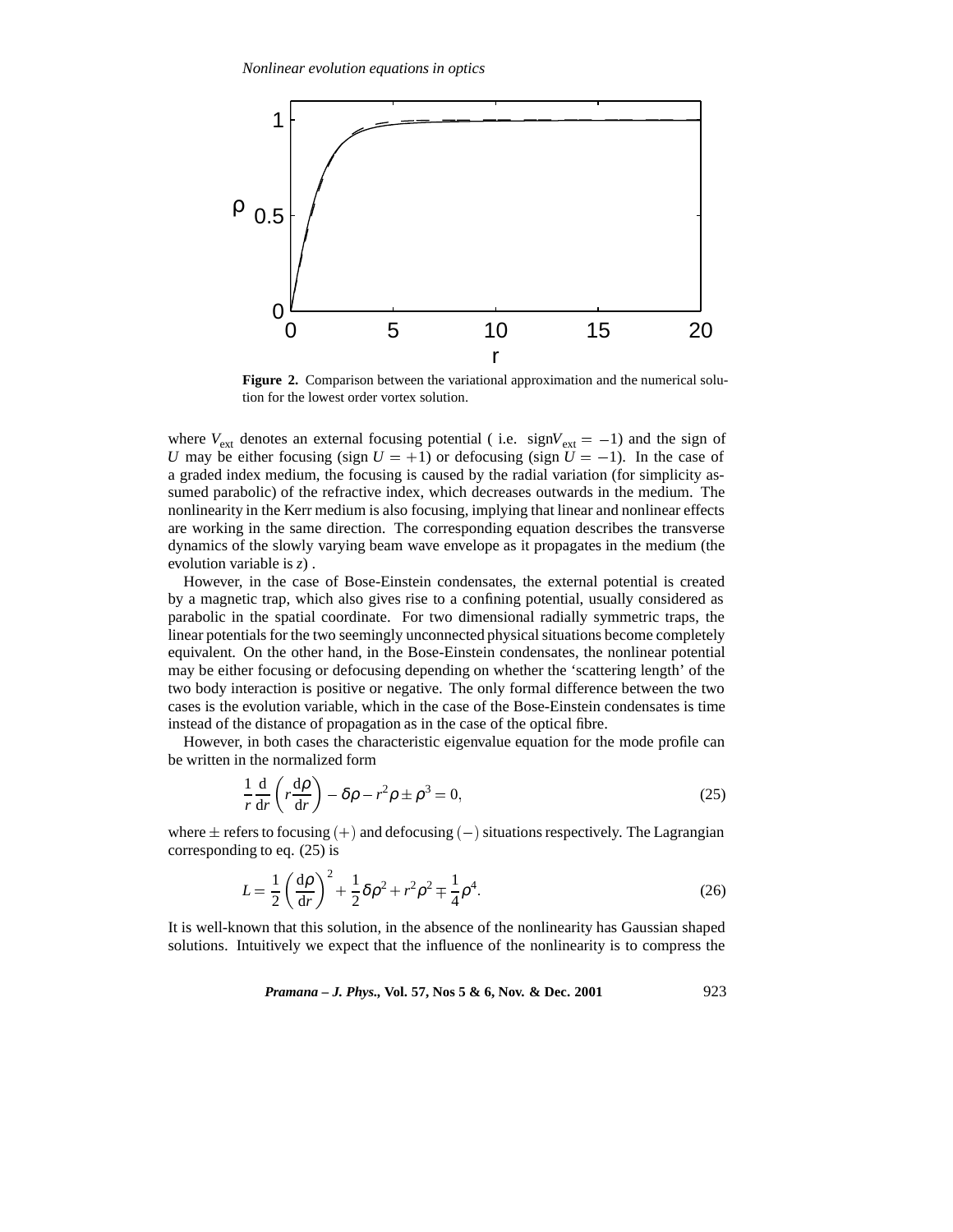profile and make it more peaked in the focusing case and to broaden the profile and make it more rectangular in the defocusing case. A suitable trial function, which has the inherent flexibility to model these features is the super Gaussian i.e. we choose as trial function in the variational procedure

$$
\rho(r) = \rho_T(r) = A \exp\left[-\frac{1}{2}\left(\frac{r}{a}\right)^{2m}\right].
$$
\n(27)

This trial function involves the previous parameters, width and amplitude, but also an additional new parameter - the super Gaussian index *m*, which allows for a more flexible ansatz. In particular, it makes it possible to model the change of profile towards a 'sharper than Gaussian' profile in the focusing case  $(m < 1)$  and a 'broader than Gaussian' profile  $(m > 1)$  in the defocusing case. The reduced Lagrangian now becomes

$$
\langle L \rangle \equiv \int_0^\infty L(\rho_T) r dr = I_0 A^2 + \delta I_1 a^2 A^2 + I_2 a^4 A^2 \mp I_3 a^2 A^4 \tag{28}
$$

where the coefficients  $I_j$ ,  $j = 0, 1, 2, 3$  are explicit functions of *m* given by (Γ(*x*) denotes the gamma function):

$$
I_0 = \frac{m^2}{2} \int_0^\infty x^{4m-1} \exp(-x^{2m}) dx = \frac{m}{4}
$$
  
\n
$$
I_1 = \frac{1}{4} \int_0^\infty x \exp(-x^{2m}) dx = \frac{1}{4} \Gamma\left(1 + \frac{1}{m}\right)
$$
  
\n
$$
I_2 = \frac{1}{2} \int_0^\infty x^3 \exp(-x^{2m}) dx = \frac{1}{8} \Gamma\left(1 + \frac{2}{m}\right)
$$
  
\n
$$
I_3 = \frac{1}{2} \int_0^\infty x \exp(-2x^{2m}) dx = 2^{-(2+1/m)} \Gamma\left(1 + \frac{1}{m}\right).
$$
 (29)

The variational equations with respect to  $a<sub>i</sub>A$  and  $m$  are again algebraic equations, which can be rewritten in the following form:

$$
A^{2}a^{2} = \pm \frac{mp(m)}{I_{3}} \qquad a^{4} = \frac{m[1-p(m)]}{2I_{2}} \qquad \delta = \frac{m[3p(m)-2]}{2a^{2}I_{1}}.
$$
 (30)

The characteristic function  $p(m)$  is given by

$$
p(m) \equiv \frac{m + 2[\psi(1 + 1/m) - \psi(1 + 2/m)]}{\ln 2 + 2[\psi(1 + 1/m) - \psi(1 + 2/m)]},
$$
\n(31)

where  $\psi(x)$  denotes the logarithmic derivative of the Gamma function.

The form of  $p(m)$  is very simple; it varies monotonously from its highest possible physical value ( $p = 1$ ) (the self focusing threshold) which is attained for  $m = \ln 2$ , passes  $p = 0$ for  $m = 1$  (the linear case) and approaches  $-\infty$  (the strongly defocusing case) as m approaches  $m_{\text{crit}} \simeq 2.5$ . The part of the curve where  $p(m) > 0$  is relevant for the focusing case whereas the complementary part, where  $p(m) < 0$ , is applicable to the defocusing situation.

Some examples of the agreement between numerical calculations and the variationally obtained results are shown in figures 3–7. Figures 3–6 refer to the focusing case. In particular, figures 3 and 4 show a comparison between the stationary profiles for two different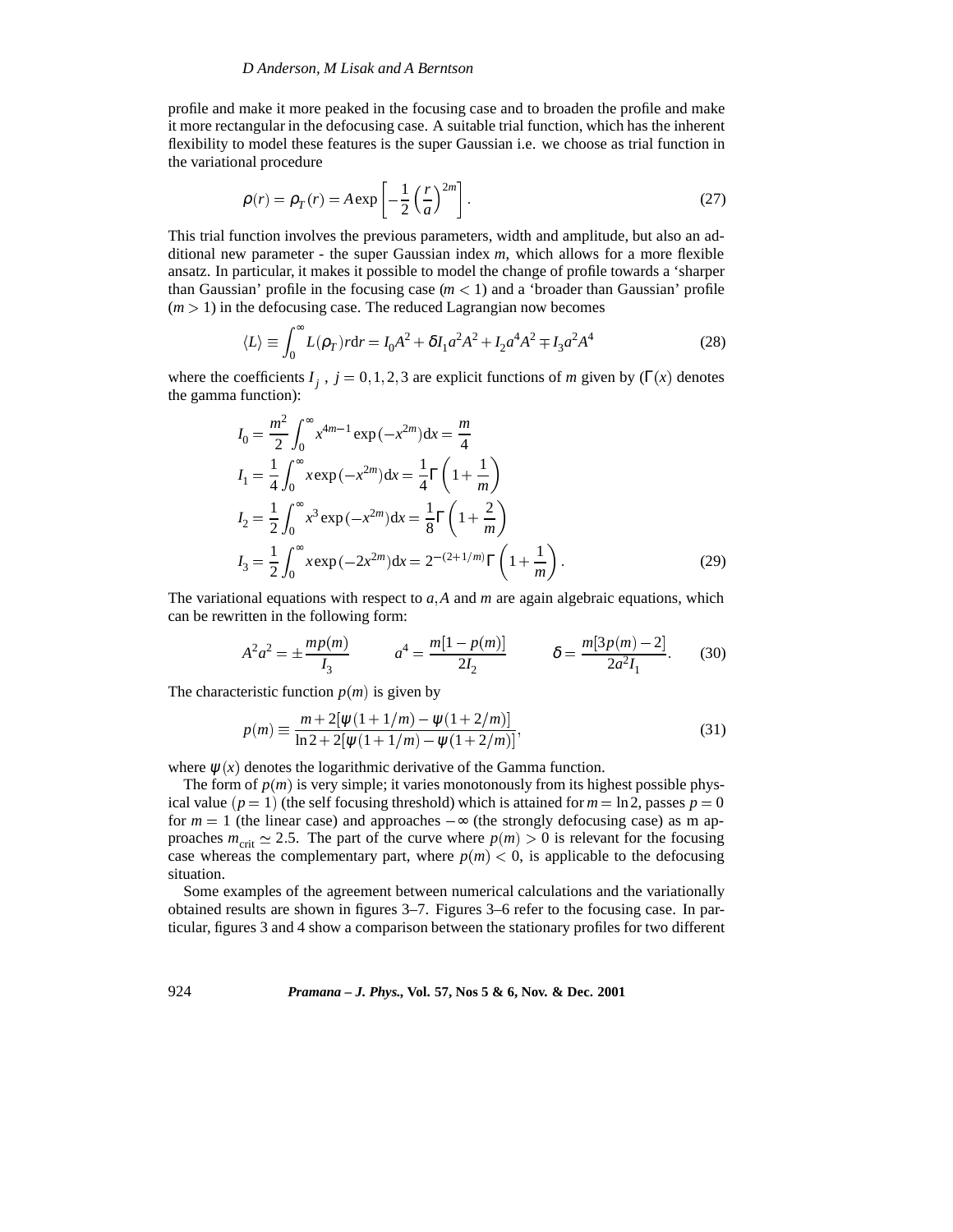

**Figure 3.** Comparison between profiles for  $p = 0.67$ .



**Figure 4.** Comparison between profiles for  $p = 0.95$ .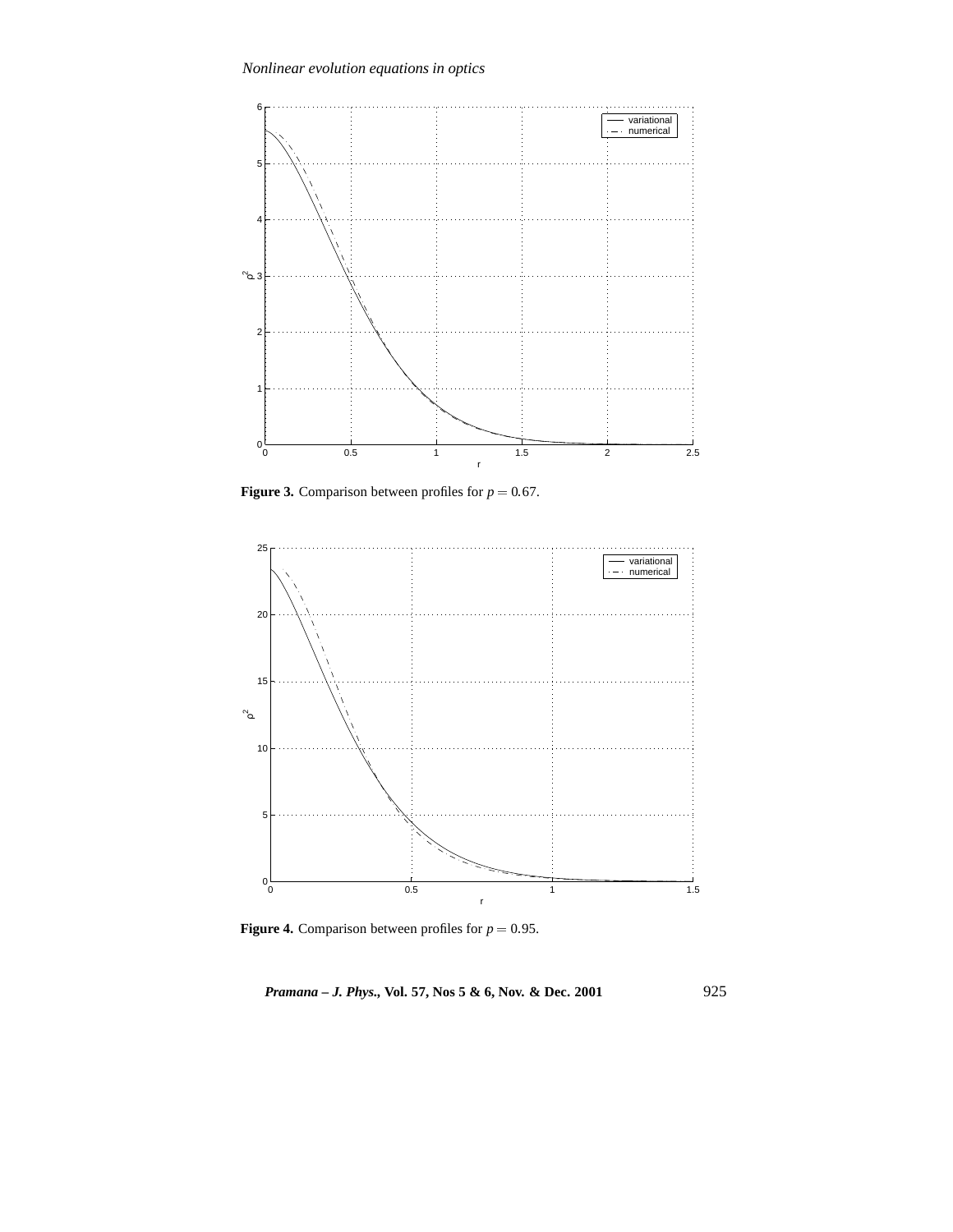

**Figure 5.** Comparison between the numerical and approximate results for the eigenvalue.



**Figure 6.** Comparison between the numerical and approximate results for the total beam power.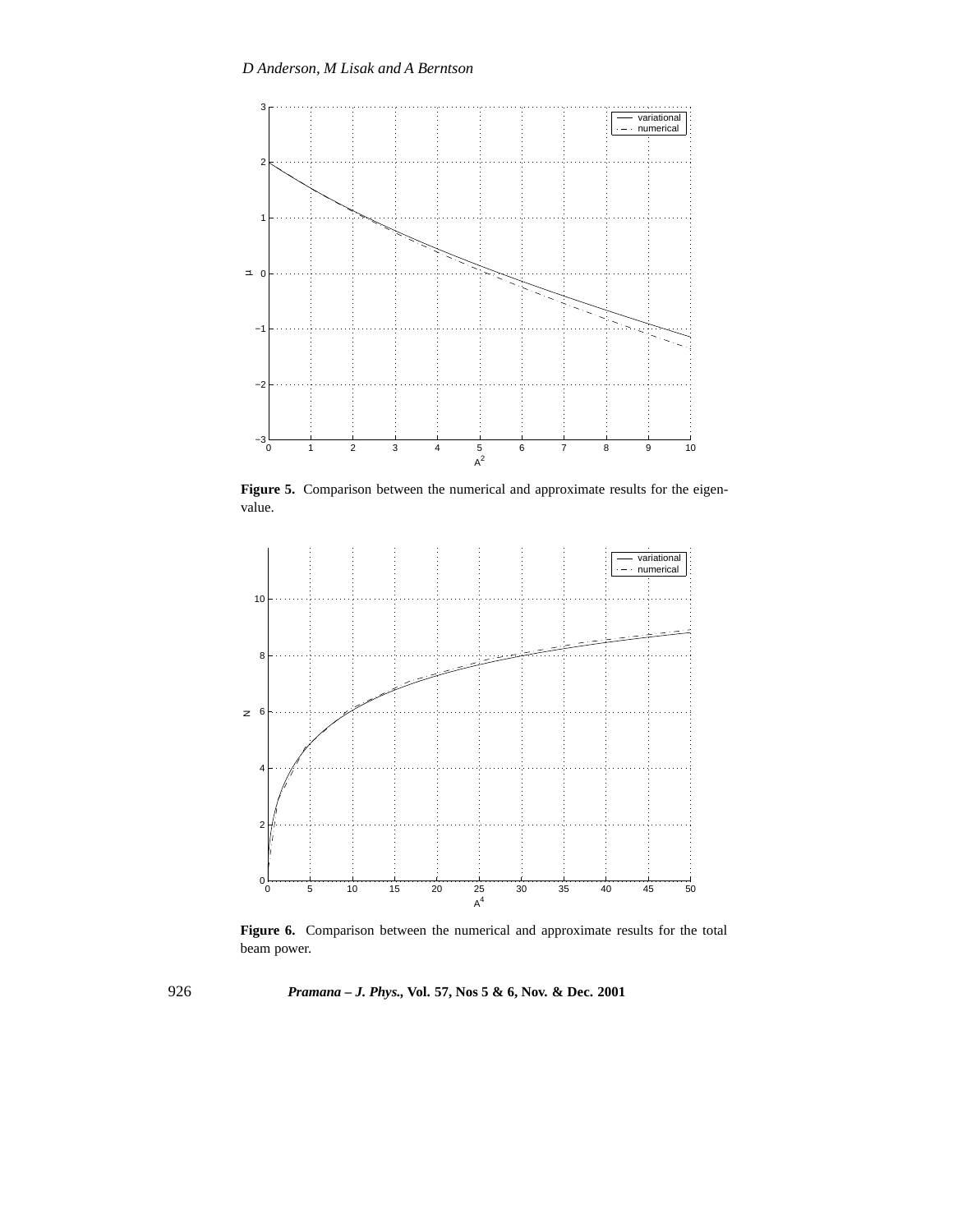

**Figure 7.** Comparison between profiles for  $p = -2$  in the defocusing case.

values of  $p$  in the self focusing regime and figures 5 and 6 compare the corresponding predictions for the eigenvalue  $\delta$  and the total power (or equivalently the total number of condensates).

Finally, figure 7 compares the numerically obtained mode profile in the case of defocusing nonlinearity with the variational approximation and the Thomas-Fermi approximate solution, obtained by simply balancing the focusing of the external trap with the defocusing due to the nonlinearity i.e.  $\rho^2 \simeq \mu - r^2$ .

The approximate analytical approaches yield very similar results for the eigenvalue and the total number of particles. In the limit of large nonlinearity, when the Thomas-Fermi approximation is known to be a good approximation, we have for the eigenvalue  $\mu$ ,  $\mu_{TF} =$  $\alpha A^2$  where  $\alpha_{TF} = 1$  and  $\alpha_V = (1/2)I_3^2(m_{\text{crit}})/I_2(m_{\text{crit}}) \approx 1.14$  For the total number of particles, *N*, we have  $N = \beta A^4$  where  $\beta_{TF} = 1/4$  and  $\beta_V = (3/2)I_3(m_{\text{crit}})/I_1(m_{\text{crit}}) \simeq 0.243$ .

# **7. Solutions of the Pereira-Stenflo equation**

Although most generalizations of the NLS equation do not allow explicit exact solutions, some classical examples of the opposite situation do exist. As an example we consider the so-called Pereira-Stenflo equation, [5], a generalization of the classical NLS equation, where the coefficients of the dispersive and nonlinear terms are allowed to be complex and also linear growth is included. The physical basis for this generalization are dispersive wave filtering and nonlinear damping. In the case of anomalous dispersion the normalized Pereira-Stenflo equation can be taken as, [5]

*Pramana – J. Phys.,* **Vol. 57, Nos 5 & 6, Nov. & Dec. 2001** 927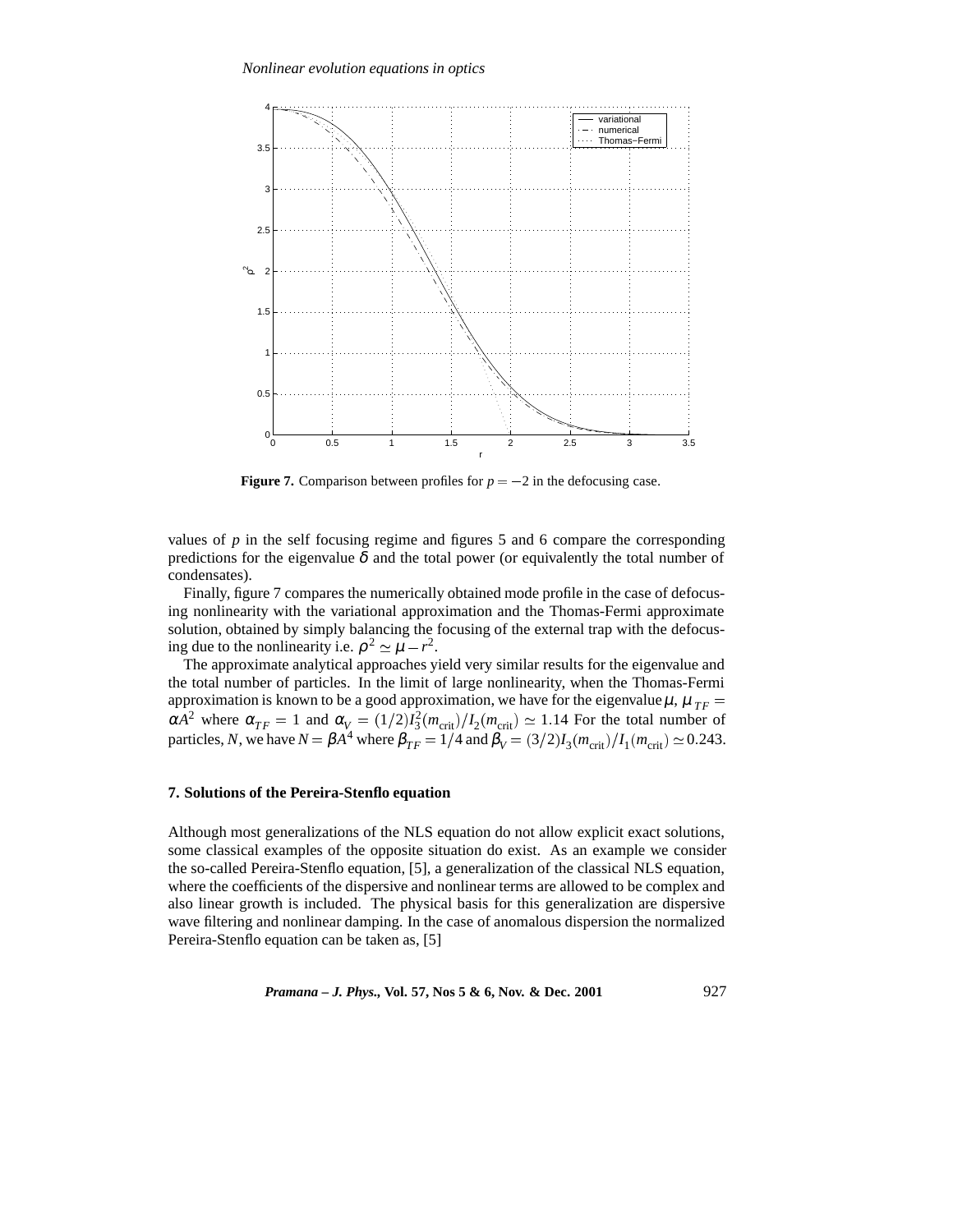$$
i(1 - \gamma_0) \frac{\partial}{\partial t} \psi + (1 - i\gamma_2) \frac{\partial^2 \psi}{\partial x^2} + (1 + i\gamma_n) |\psi|^2 \psi = 0.
$$
 (32)

For variational purposes we note that this equation can be rewritten as

$$
\frac{\delta L_0}{\delta \psi^*} = iR[\psi] \tag{33}
$$

where  $L_0$  is the Lagrangian corresponding to the basic NLS part and the operator  $R[\psi]$ accounts for the additional terms i.e.,

$$
\frac{\delta L_0}{\delta \psi^*} = i \frac{\partial \psi}{\partial t} + \frac{\partial^2 \psi}{\partial x^2} + |\psi|^2 \psi \qquad R[\psi] = \gamma_0 \psi + \gamma_2 \frac{\partial^2 \psi}{\partial x^2} - \gamma_n |\psi|^2 \psi. \tag{34}
$$

In this case, the variational equations for the parameter functions,  $p_j(t)$ , become

$$
\frac{\delta L_0}{\delta p_j} = 2Re \int_{-\infty}^{+\infty} iR[\psi_s] \frac{\partial \psi_s^*}{\partial p_j} dx.
$$
\n(35)

Guided by the properties of the classical soliton and the form of the stationary solution found by Pereira and Stenflo, we use a trial function of the following form

$$
\psi_s(t,x) = A(t)\text{sech}\left[B(t)x\right]\exp[i\phi(t) + i\alpha(t)\ln\text{sech}\,B(t)x].\tag{36}
$$

For simplicity we restrict the analysis to the stationary case. The parameters  $A, B$  and  $\alpha$ are then constants and  $\phi(t)$  is of the form  $\phi(t) = \delta t$ .

The corresponding reduced basic Lagrangian is given by

$$
\langle L_0 \rangle = 2 \frac{A^2}{B} \left[ -\frac{d\phi}{dt} - \frac{1}{3} B^2 (1 + \alpha^2) + \frac{1}{3} A^2 \right].
$$
 (37)

The variational equations with respect to the parameters become  $(z = Bx)$ 

$$
Re \int_{-\infty}^{+\infty} \operatorname{sech} z \exp(-i\theta) R[\psi_T] dz = 0
$$
  
\n
$$
\frac{2}{3} \alpha AB^2 = -Re \int_{-\infty}^{+\infty} \operatorname{sech} z \ln \operatorname{sech} z \exp(-i\theta) R[\psi_T] dz
$$
  
\n
$$
2\delta A + \frac{2}{3} AB^2 (1 + \alpha^2) - \frac{4}{3} A^3 = \operatorname{Im} \int_{-\infty}^{+\infty} \operatorname{sech} z \exp(-i\theta) R[\psi_T] dz
$$
  
\n
$$
\delta A - \frac{1}{3} AB^2 (1 + \alpha^2) - \frac{1}{3} A^3 = \operatorname{Im} \int_{-\infty}^{+\infty} \operatorname{sech} z \exp(-i\theta) \tanh z R[\psi_T] dz
$$
  
\n
$$
-\alpha Re \int_{-\infty}^{+\infty} \operatorname{sech} z \exp(-i\theta) \tanh z R[\psi_T] dz,
$$
\n(38)

where  $\theta = \delta t + \alpha \ln \text{sech } z$ . Inserting the form of  $R[\psi]$  specific for the Pereira–Stenflo equation, the parameters of the stationary solution become completely determined by the coefficients as follows: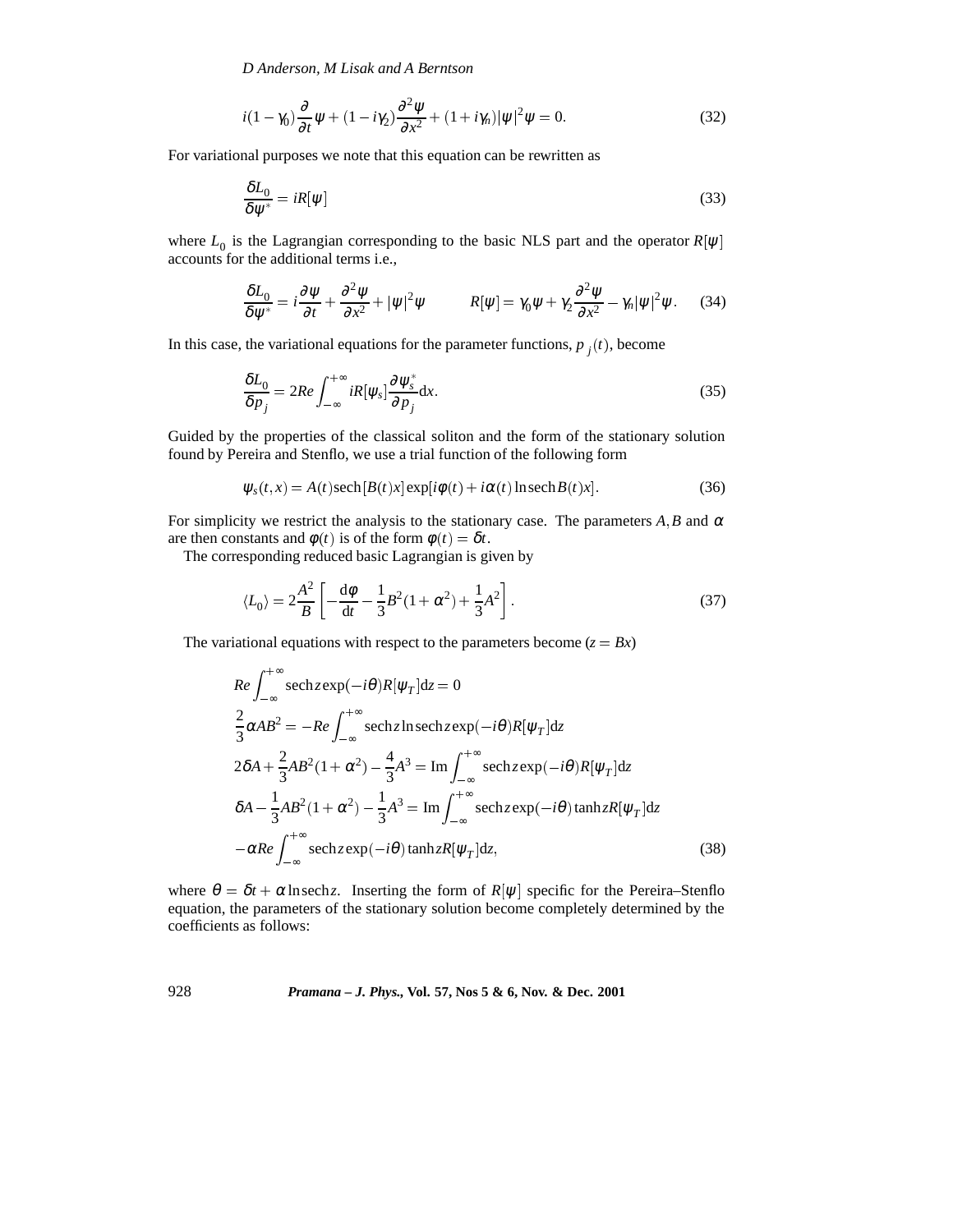*Nonlinear evolution equations in optics*

$$
A^{2} = 2B^{2} \left( 1 + \frac{3}{2} \alpha \gamma_{2} - \frac{1}{2} \alpha^{2} \right) \qquad B^{2} = \frac{\gamma_{2}}{2\alpha + \gamma_{2}(\alpha^{2} - 1)} \alpha = -\beta + \sqrt{\beta^{2} + 2} \qquad \delta = B^{2} (1 + 2\alpha \gamma_{2} - \alpha^{2})
$$
\n(39)

where the parameter  $\beta$  is given by

$$
\beta = \frac{3}{2} \frac{1 - \gamma_2 \gamma_n}{\gamma_2 + \gamma_n}.
$$
\n<sup>(40)</sup>

The stationary equation found by the variational procedure is identical to the exact stationary soliton solution obtained by Pereira and Stenflo, as indeed it should since the exact solution is contained within the set of trial functions.

#### **8. Dynamical evolution of non-soliton intial conditions for the NLS equation**

In the present section we will discuss the dynamical evolution of initially sech-shaped pulses with initial conditions, which do not correspond to stationary conditions for the NLS equation. More specifically we will consider the normalized NLS equation in the standard form:

$$
i\frac{\partial \psi}{\partial t} + \frac{1}{2} \frac{\partial^2 \psi}{\partial x^2} \pm |\psi|^2 \psi = 0 \tag{41}
$$

together with the initial condition  $\psi(0, x) = A_0$ sech $x \exp(i b_0 x^2)$ . The signs + and - correspond to the cases of anomalous and normal dispersion respectively.

In the case of anomalous dispersion and for  $A_0 = 1$  and  $b_0 = 0$ , the corresponding solution is the one-soliton solution  $\psi_s(t, x) = \text{sech}x \exp(it/2)$ . In the case  $A_0 < 3/2$ , the solution exhibits an initial dynamical stage involving oscillations of amplitude and width and eventually the pulse separates into a decaying dispersive radiation part and an asymptotic stationary soliton solution of the form  $\psi_s(t, x) = \eta \sech(\eta x) \exp(i\eta^2 t/2)$  where the asymptotic soliton amplitude  $\eta$  according to inverse scattering theory is given by  $\eta = 2A_0 - 1$ when  $b_0 = 0$ . A complete treatment of the oscillatory stage can only be obtained numerically. However, significant information can also be obtained using the variational approach, [6].

A suitable trial function, flexible enough to incorporate the main dynamical features of the solution and compatible with the initial conditions can be taken as

$$
\psi_T(t,x) = A(t)\text{sech}\left[\frac{x}{a(t)}\exp[i b(t)x^2 + i\phi(t)]\right].\tag{42}
$$

This choice of trial function is also based on physical intuition derived from known properties of linear dispersive as well as nonlinear self phase modulated pulse dynamics. With this ansatz the reduced Lagrangian becomes

$$
\langle L \rangle = -aA^2 \left( 2 \frac{d\phi}{dt} + \frac{\pi^2}{6} a^2 \frac{db}{dt} \right) - \frac{1}{3} A^2 \left( \frac{1}{a} + \pi^2 a^3 b^2 \right) \pm \frac{2}{3} aA^4. \tag{43}
$$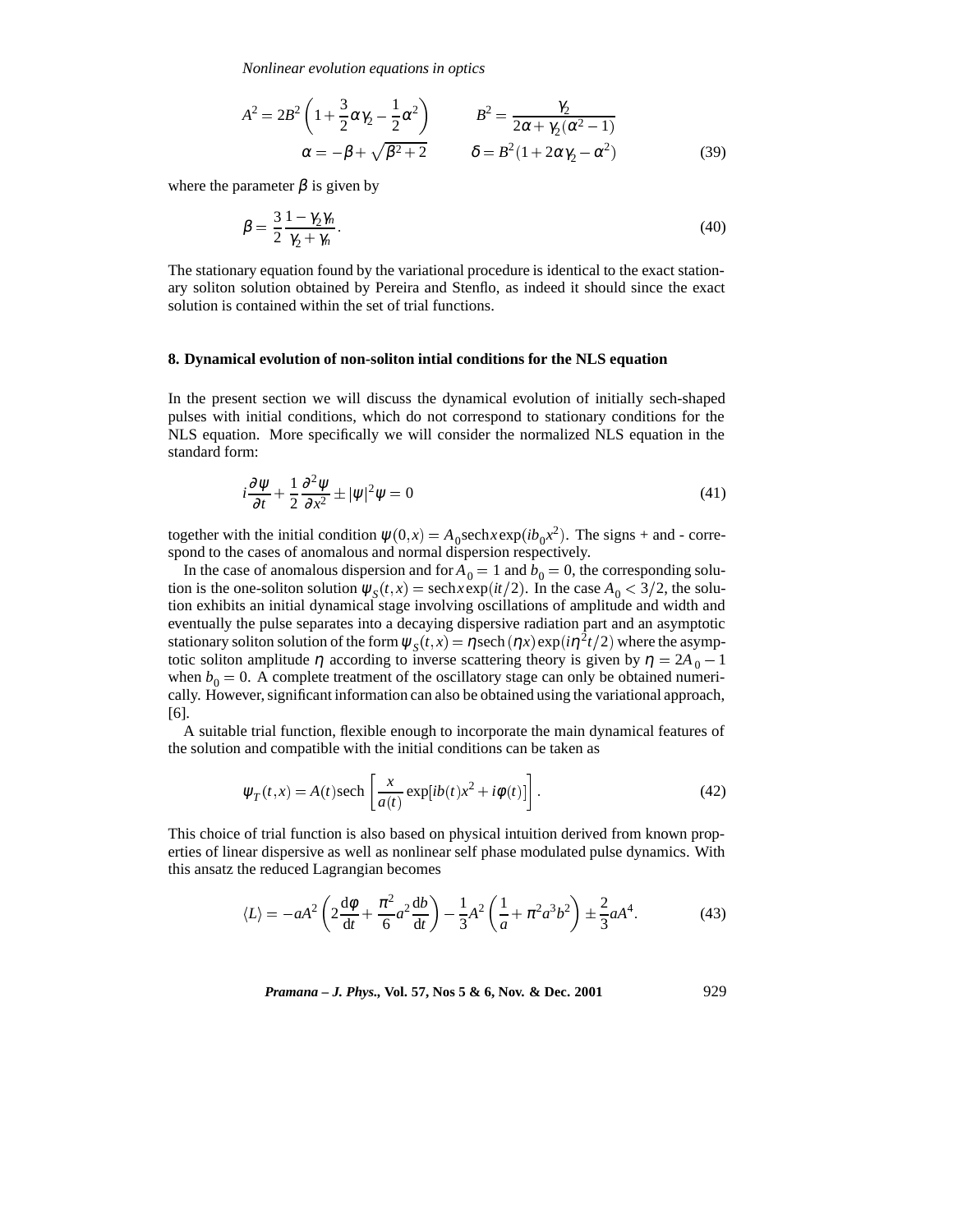The variational equations with respect to  $A$ ,  $a$ ,  $b$  and  $\phi$  can, after some rearrangement, be written as three explicit expressions for  $b(t)$ ,  $A(t)$  and  $\phi$  in terms of the pulse width,  $a(t)$ viz.,

$$
b(t) = \frac{1}{2} \frac{d}{dt} \ln a(t) \qquad A^2 = \frac{A_0^2}{a} \qquad \frac{d\phi}{dt} = -\frac{1}{3a^2} \pm \frac{5}{6} \frac{A_0^2}{a} \tag{44}
$$

and the pulse width is determined by a single second order autonomous differential equation, which directly can be integrated once to yield the suggestive potential function description

$$
\frac{1}{2} \left( \frac{da}{dx} \right)^2 + \Pi(a) = W
$$

$$
\Pi(a) = -\frac{2}{\pi^2} \frac{1}{a^2} \mp \frac{4A_0^2}{\pi^2} \frac{1}{a}
$$

$$
W = \frac{1}{2} \left( \frac{da}{dx}(0) \right)^2 + \Pi(a(0)) = 2b_0^2 - \frac{2}{\pi^2} \mp \frac{4A_0^2}{\pi^2}.
$$
(45)

This equation has the form of a unit mass particle moving in a nonlinear potential field given by  $\Pi(a)$  and the qualitative dynamical properties of the evolution of the pulse can easily be inferred from the properties of the potential, cf. [1], to give the stability of stationary solutions, nonlinear pulse compression and decompression (depending on the relative signs of dispersion and nonlinearity) and also features like the soliton content of the original pulse.

#### **9. Beam dynamics in a parabolic index medium**

The variational approach can also be used to obtain important information about the dynamical properties of the beam evolution in a graded index optical medium/cylindrical trapped Bose–Einstein condensate, cf eq. (25). Ideally, the trial function should include the possibility to model the dynamically varying radial shape function of the beam e.g. by using a super Gaussian trial function with a super Gaussian index, *m* that varies with distance of propagation i.e.  $m = m(z)$ . However, the corresponding variational algebra becomes prohibitively complicated and as a compromise between flexibility and simplicity, the trial function can be chosen as [7]

$$
\Psi_T(z,r) = A(z) \exp \left[ -\frac{r^2}{2a(z)^2} + ib(z)r^2 + i\phi(z) \right].
$$
 (46)

If the dynamic equation is taken in the form

$$
i\frac{\partial \psi}{\partial z} = \frac{1}{r}\frac{\partial}{\partial r}r\frac{\partial \psi}{\partial r} + r^2\psi \pm |\psi|^2\psi,
$$
\n(47)

the variational equations for the reduced Lagrangian can be rearranged to give  $A(z)$ ,  $b(z)$ and  $\phi(z)$  in terms of  $a(z)$ , viz.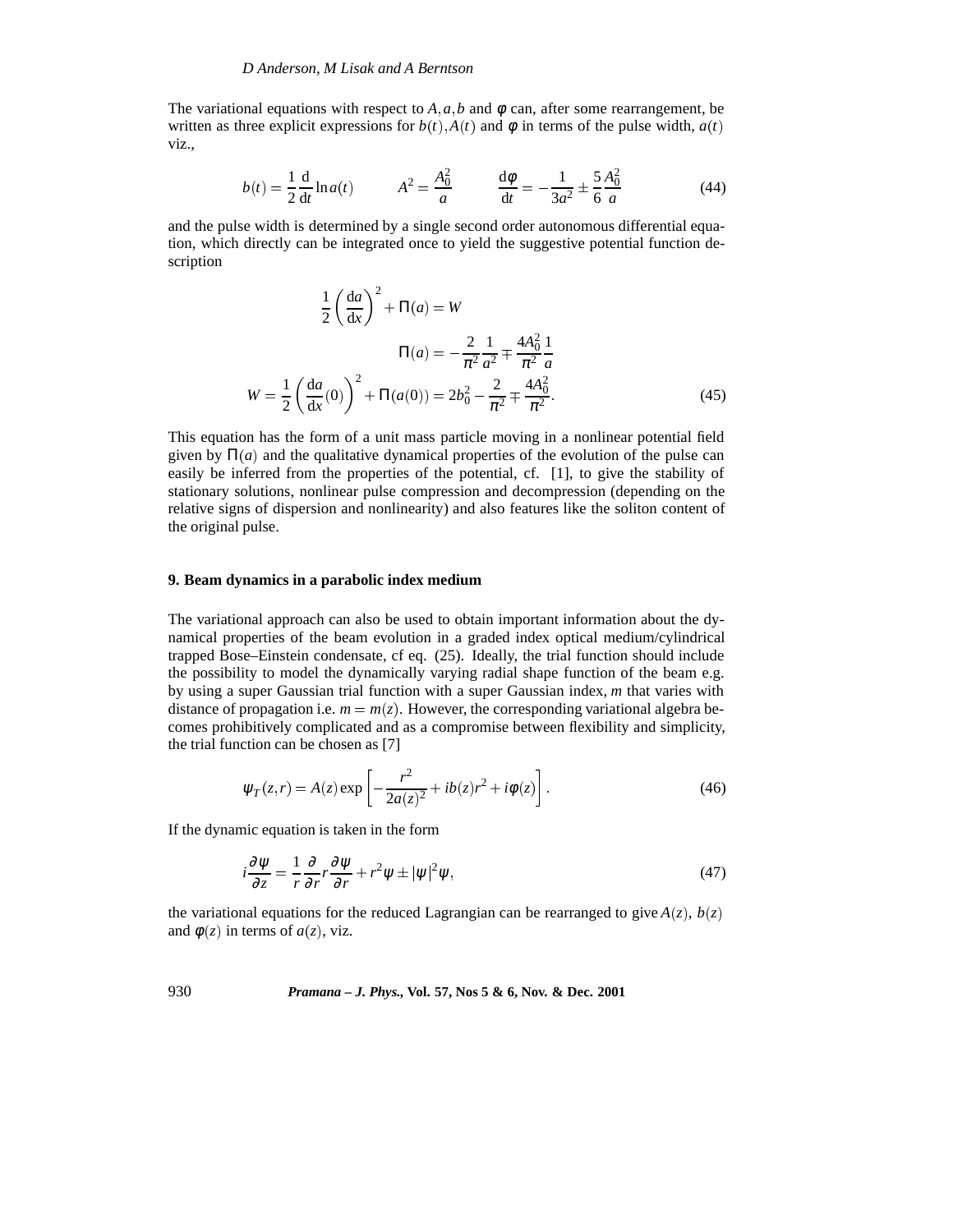$$
a(z)A(z) = \text{constant} = a(0)A(0)
$$
  
\n
$$
b(z) = -\frac{1}{4}\frac{d}{dz}\ln a(z)
$$
  
\n
$$
\frac{d\phi}{dz} = \frac{2}{a^2(z)}\left(1 \mp \frac{3p}{2}\right).
$$
\n(48)

The characteristic parameter, *p* is given by  $p = a^2(0)A^2(0)/4 \equiv A^2(0)/A_c^2$  where  $A_c =$  $2/a(0)$  is the critical threshold amplitude at which self-focusing balances diffraction. The beam width parameter  $a(z)$  satisfies the the same type of potential equation as in the previous section, but the potential is now given by

$$
\Pi(a) = \frac{1}{2}a^2 + \frac{2}{a^2}(\mp p - 1).
$$
\n(49)

This equation provides a simple starting point for an analysis of the properties of the self focusing dynamics of a laser beam (or a Bose–Einstein condensate) in a parabolic external potential.

## **10. Dispersion-managed solitons**

Dispersion-management is an attractive way to increase the capacity of optical communication systems. By composing a fibre link of fibres with opposite sign of the chromatic dispersion, the path-average dispersion can be kept low so that penalties due to dispersion are small. This technique is commonly used today in commercial communication systems together with the non-return-to-zero (NRZ) modulation format [8].

In 1995 it was shown that dispersion-management also can improve the performance of soliton systems [9]. There are pulses, so-called dispersion-managed solitons, which in a periodic dispersion-management reproduce themselves with the period of the dispersion map, one example is shown in figure 8, see also [14] . The long-scale (from one dispersion period to the next) dispersive pulse broadening is stopped due to a balance between dispersion and nonlinear effects. Notice in figure 8 the large variation of the spectral width of the pulse, and the pulse parameters evolving periodically in spite of a non-zero path-average dispersion, both these effects are manifestations of the fibre nonlinearity. The advantages of dispersion-managed solitons compared with solitons in fibres with uniform dispersion include enhanced energy [11], leading to reduced Gordon-Haus jitter [12], and reduced pulse interaction [13].

The variational approach is the ideal tool for studying this problem, since the large number of parameters involved (two fibres with different properties and lengths) makes a full numerical study cumbersome. The variational approach has captured the essence of dispersion-managed solitons, (eg the power enhancement and the pulse dynamics [15,16,14]) with good accuracy . Here we will discuss two-stage maps where the dispersion alternates between positive (normal) and negative (anomalous) following [14]. The pulse evolution is modeled by the nonlinear Schrödinger equation, which with standard notations for optical fibres is written

$$
i u_z = \frac{\beta''}{2} u_{\tau\tau} - \gamma |u|^2 u \tag{50}
$$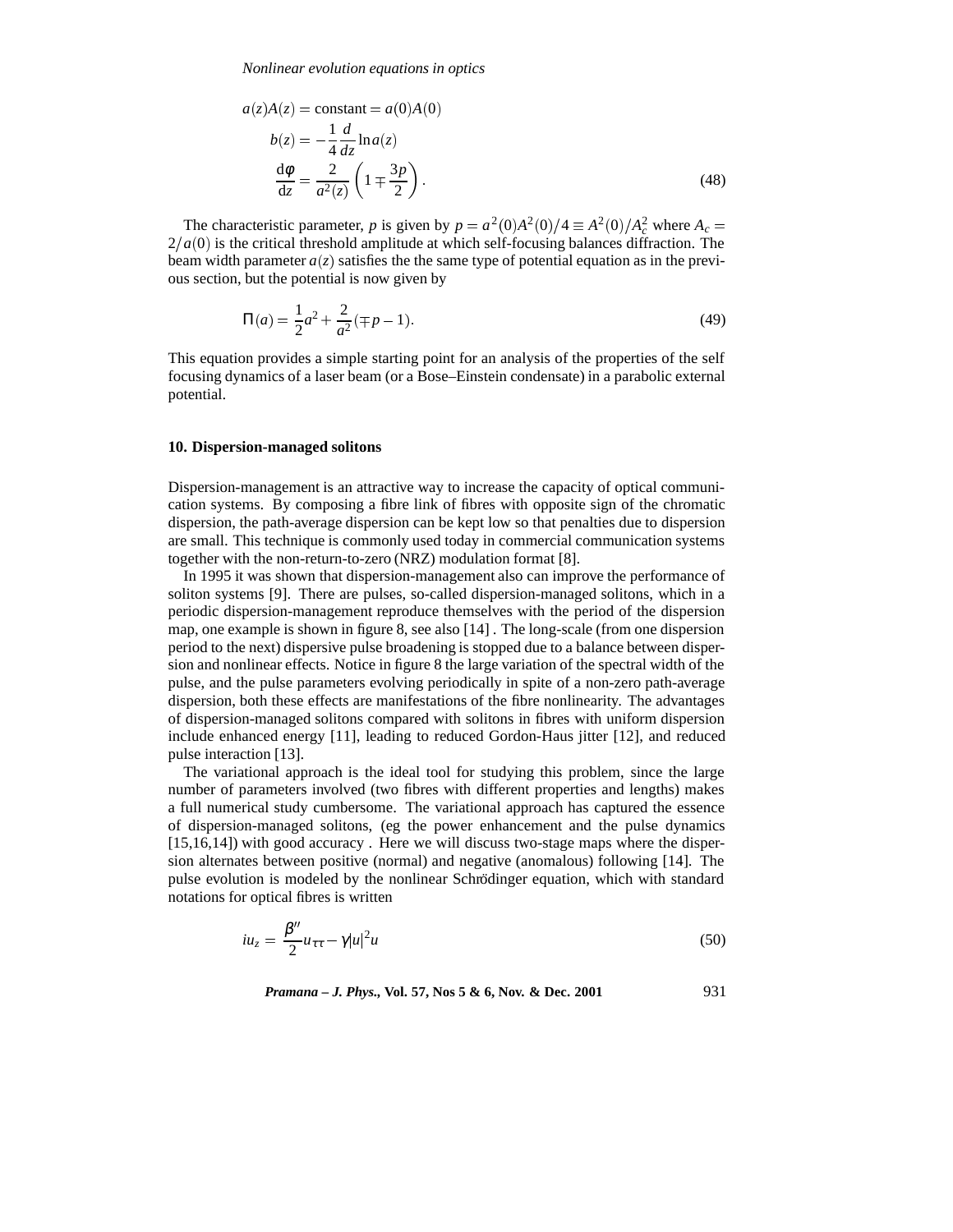

**Figure 8.** Example of evolution of the pulse width and the spectral width of a dispersion-managed soliton.

where *z* is the distance of propagation, *t* is the time in the group velocity frame,  $\gamma$  and  $\beta''$  are the nonlinear coefficient and the dispersion of the fibre respectively. Normalizing eq. (50) according to  $\tau = t/T_c$ ,  $U = u/\sqrt{P_c}$ , where  $T_c$  is a characteristic time and  $P_c$  a characteristic power, we obtain

$$
iU_{\zeta} = \frac{sgn(\beta'')}{2}U_{\tau\tau} - \frac{\gamma P_c T_c^2}{|\beta''|} |U|^2 U \tag{51}
$$

where  $\zeta$  is the distance of propagation measured in dispersive lengths,  $L_D = T_c^2/|\beta''|$ . Equation (51) has just one parameter, the coefficent in front of the nonlinear term given by  $\gamma/\beta''$ . A two-stage dispersion map is defined by four parameters, the ratio  $\gamma/\beta''$  in each of the two fibres and the lengths of the two fibres. By requiring self-replication after one dispersion period, the number of parameters is reduced to three, e.g. with  $\gamma/\beta''$  given in both fibres, the lengths are no longer independent. We will use the map strength  $S = |(\beta_1'' L_1 - \beta_2'' L_2)| / \tau_{FWHM}^2$  [13,16,17,14] as the single quantity describing the fibre lengths. As a measure of the power we introduce the normalized peak power,  $N^2 = \gamma P_0 \tau_{\text{FWHM}}^2/(3.11|\beta''|)$ , where  $\gamma$  and  $\beta''$  refer to the anomalous dispersion fibre,  $P_0$  is the peak power and  $\tau_{FWHM}$  is the full width at half maximum (FWHM), both taken at the midpoint of the anomalous fibre. The normalized power gives the pulse peak power, at the mid-point of the anomalous dispersion fibre in fractions of the power of the fundamental soliton of the same FWHM.

We will now obtain approximate solutions to eq. (51) by means of the variational approach. For this purpose we use the Gaussian ansatz function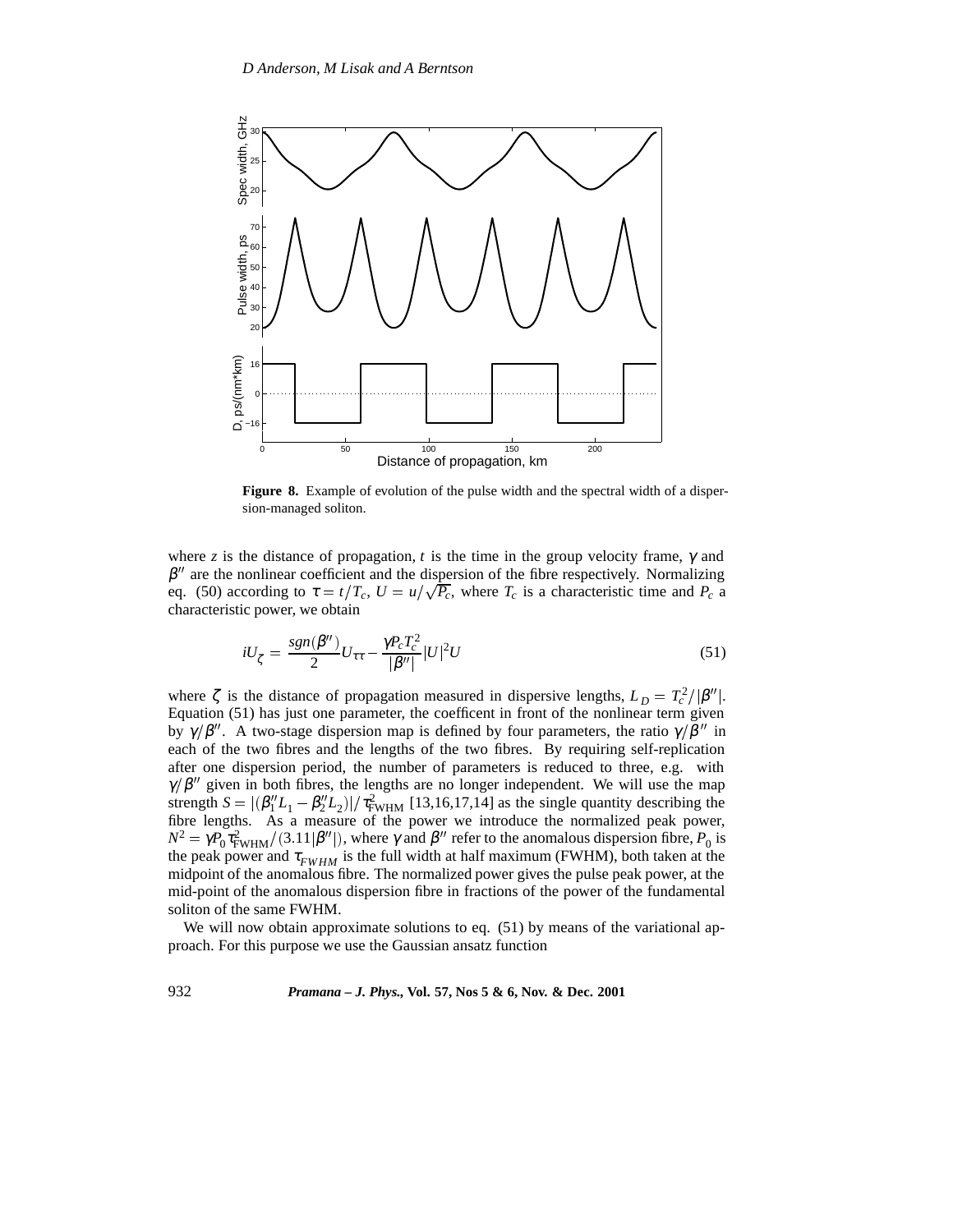*Nonlinear evolution equations in optics*

$$
u = A(z) \exp\left(-\frac{\tau^2 (1 - ib(z))}{2a(z)^2} + i\Phi(z)\right)
$$
\n(52)

with a yet unspecified dependence of the parameter functions  $A$ ,  $a$ ,  $b$  and  $\Phi$ , on  $z$ . The ansats, eq.  $(52)$ , is inserted into eq.  $(8)$  with the Lagrangian given by eq.  $(11)$  and  $R = 0$ . The Euler–Lagrange equations of the reduced problem is a set of four coupled ordinary differential equations for the parameter functions. This system can be reduced to yield a single second order differential equation for the normalized pulse width,  $y(\zeta) = a(\zeta)/a(0)$ ,

$$
\frac{d^2y}{d\zeta^2} = \frac{1}{y^3} + \frac{N_{VA}^2}{\sqrt{2}} \frac{1}{y^2}
$$
 (53)

where  $\zeta$  is the distance along the fibre in  $L_D = a(0)^2/|\beta''|$  and  $N_{VA}^2 = \gamma A(0)^2 a(0)^2/\beta''$ . The chirp, *b*, is given by  $b = -yy'_{\zeta}$ . Equation (53) can be solved analytically [1] to give

$$
z = f(y(z)) - f(1) \tag{54}
$$

$$
f(y) = \frac{1}{C} \left( \sqrt{Cy^2 - 2N_{VA}^2 y - 1} + \frac{N_{VA}^2}{\sqrt{C}} \ln \left( y - \frac{N_{VA}^2}{C} + \sqrt{Cy^2 - 2N_{VA}^2 y - 1} \right) \right)
$$
(55)

where  $C = y'_{\zeta}(0)^2 + 2N_{VA}^2 + 1$  is a constant. Starting with a chirped pulse between the fibres in a dispersion map, i.e., with given  $b(0)$ , and with given  $N_{VA}^2$  in both fibres, eq. (55) can be used to calculate the distance after which the pulse is unchirped and the minimum pulse width in both the anomalous and the normal dispersion fibre. From this the average dispersion follows, and also *N*<sup>2</sup> and S.

Using this method we can build up a dependence on the peak power and map strengths for solitons with various normalized average dispersions, figure 9a. The figure is a contour plot, for the case of two equally nonlinear fibres (equal  $\gamma/|\beta''|$ ), each line corresponding to fixed normalized average dispersion,  $\bar{\beta}'' = \beta''_{ave} / \bar{\beta}''$  ( $\beta''$  is the dispersion of the anomalous dispersion fibre) in the map strength / power plane. We stress that the system is in this case (equally nonlinear fibres) completely determined by  $N^2$  and S, and that the normalized fibre lengths  $(\beta_n L_n/\tau_{\text{FWHM}}^2)$  can be calculated from this without further assumptions. A fixed dispersion map (fixed  $\beta_1$ ,  $L_1$ ,  $\beta_2$  and  $L_2$ ) corresponds to a line of constant  $\bar{\beta}$ <sup>n</sup> and the variation in S and  $N^2$  along this line is achieved by varying the pulse width and peak power. When constructing a line with constant  $\bar{\beta}'' = \beta_C$  we first have to make an assumption of  $b(0)$  and  $N_{VA}^2$  at the fibre boundary and from this calculate  $\bar{\beta}''$ . In general the result will be different from  $\beta_C$  and we have to make a new guess, e.g. with a different *b*(0). When we have found the proper *b*(0) we have a point on the line  $\bar{\beta}'' = \beta_c$ . Next we pick a new guess of  $N_{VA}^2$  at the fibre boundary and the procedure is repeated to find the corresponding  $b(0)$ which gives a second point along the line in figure 9a. The predictions of the variational approach were qualitatively verified by a numerical investigation, shown in figure 9b. Each point in figure 9b corresponds to a numerical solution of the full NLS-equation, found using the method in [17]. For high powers or for strong maps the pulses radiate, which limits the range of solutions in figure 1b to approximately  $N^2 < 0.6$  and  $S < 12$ .

Several important properties of dispersion-managed solitons are demonstrated by figure 9. Firstly, above a critical strength of  $S = 3.9$  ( $S = 4.8$  variationally) there is a region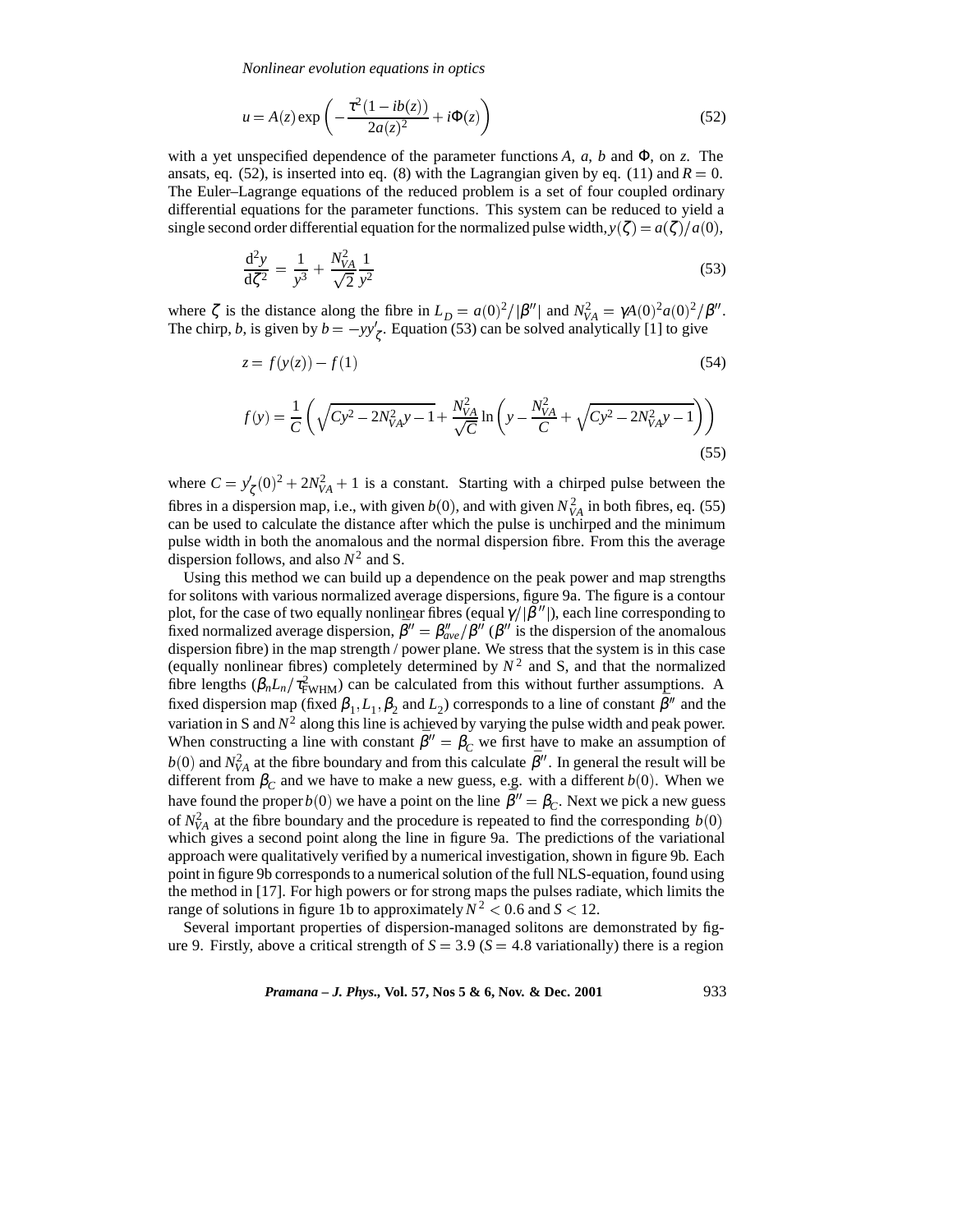

**Figure 9.** Contour plot of  $\bar{\beta}^{\prime\prime}$  as function of map strength and peak power. In (a) the variational result with lines for  $\bar{\beta}$ <sup>*''*</sup> = 0.01, 0.05, 0.1, 0.2, 0.3 and 0.5 (anomalous average dispersion, solid lines),  $\bar{\beta}'' = 0$  (bold line), and for  $\bar{\beta}'' = -0.001, -0.005, -0.01$ ,  $-0.02$  (normal average dispersion, dashed lines). The dotted line represents an example of constant energy. In (**b**) results from numerical solutions of the full NLS-equation. Each point represents a calculated stationary solution, the lines drawn between the points join sets of solutions for the same  $\bar{\beta}''$ , shown in the figure are  $\bar{\beta}'' = 0.2, 0.1, 0.01$ ,  $\bar{\beta}'' = 0$  and  $\bar{\beta}'' = -0.01$  – 0.02  $\tilde{\beta}'' = 0$  and  $\tilde{\beta}'' = -0.01, -0.02$ .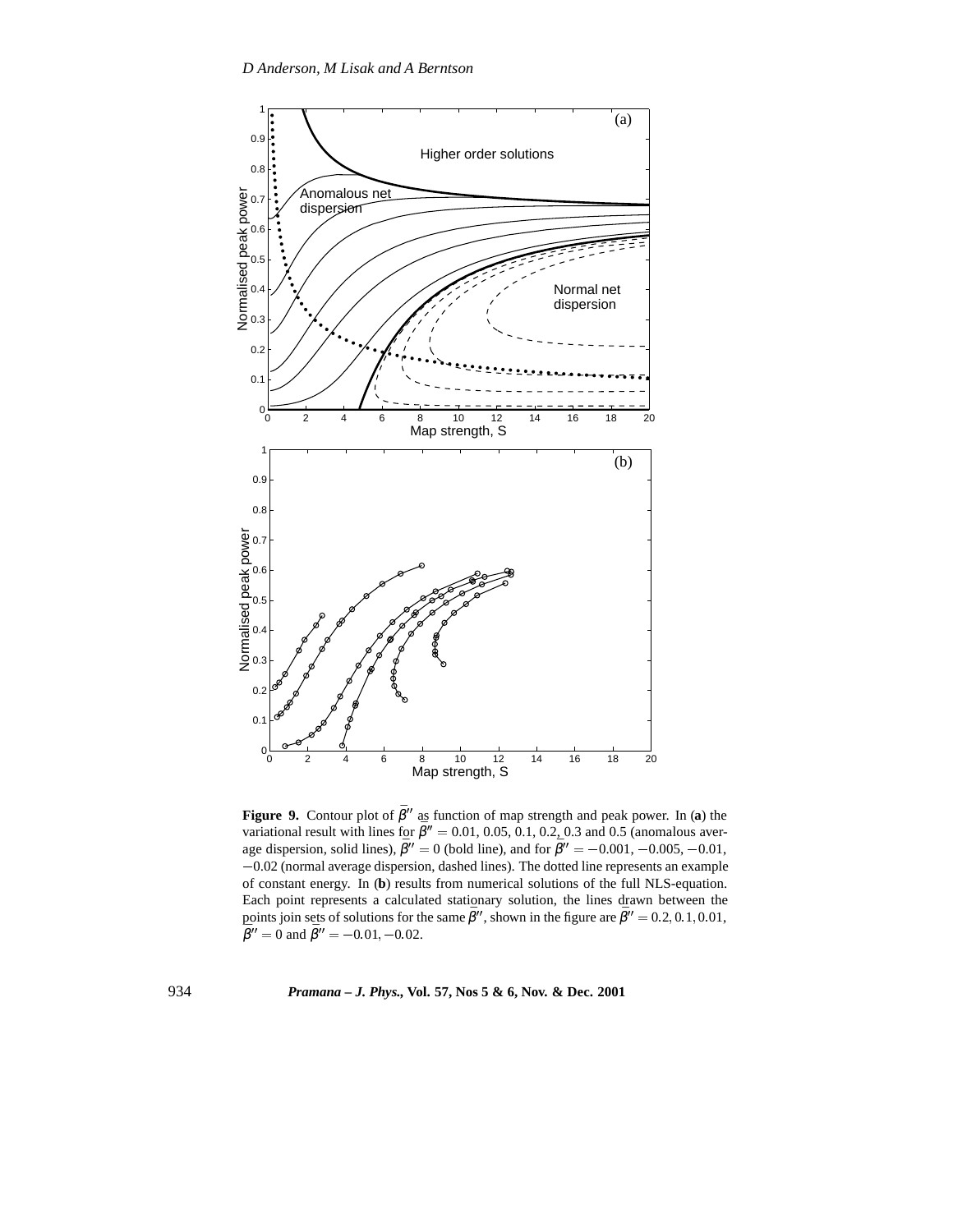

**Figure 10.** Normalized peak power as function of  $\bar{\beta}$ <sup>n</sup>. for constant map strengths, from right to left the lines correspond to  $S = 0, 2, 4, 6, 8, \ldots, 20$ , and 25.

which allows stable propagation at zero and normal average dispersion. A general property is that as the map strength is increased (for constant power or energy) the average dispersion is shifted towards normal dispersion. Secondly, the variational approach predicts two solutions for the same energy in the normal average dispersion regime. This can be seen from the dotted line in figure 9a representing constant energy. Only the upper branch of the possible solutions was found numerically, suggesting that the lower branch represents unstable solutions. This means that there is a power threshold for the existence of stable pulses in the normal dispersion regime. The threshold value depends on the average dispersion and in the linear limit ( $\overline{\beta}'' \rightarrow 0$ ) it goes to zero. Note that the dividing point between the stable and the unstable branch occurs for minimum energy and not for minimum map strength. As a consequence of this, for a fixed dispersion map ( $\bar{\beta}''$  = constant) there can be two solutions with different powers for the same pulse width.

The region marked 'higher order solutions' in figure 9a represents a situation with soliton formation where the anomalous fibre is longer than a soliton period. This region is excluded from figure 9a partly for the sake of clarity and also because the same solution can always be achieved by a shorter anomalous fibre period i.e. with a lower average dispersion (by removing a piece corresponding to a soliton period).

Figure 10 shows the variational result for the normalized power as function of the normalized average dispersion. If the strength is larger than 4.8 the lines for constant *S* penetrate into the normal dispersion and reach a maximum normal dispersion. Note that  $\beta_{\text{ave}}^{\prime\prime} = 0$  is not a special case, for  $S > 4.8$  there is a smooth change-over from anomalous to normal average dispersion as indicated by figure 2.